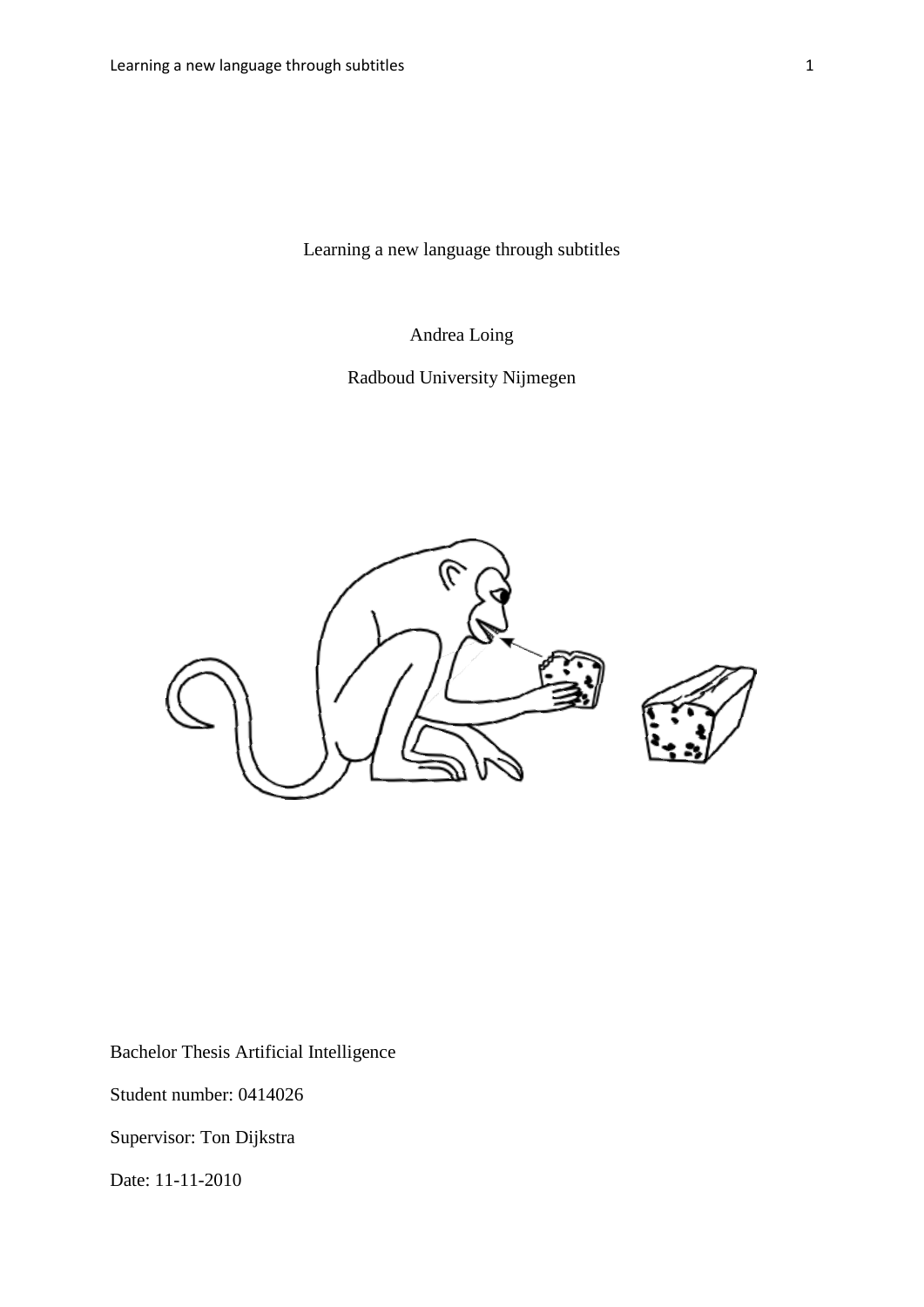# Abstract

The effects of subtitling language in second language acquisition from television were examined, in the context of a learning task with subtitled spoken words in Indonesian supported by pictures. Indonesian, or L2, subtitling yielded better recall of learned items in an intentional language learning setting than Dutch, or L1, subtitling, as well as better results on a picture-sound matching task. These findings suggest that language learners benefit more from same-language subtitling than from standard subtitling when learning a language from television.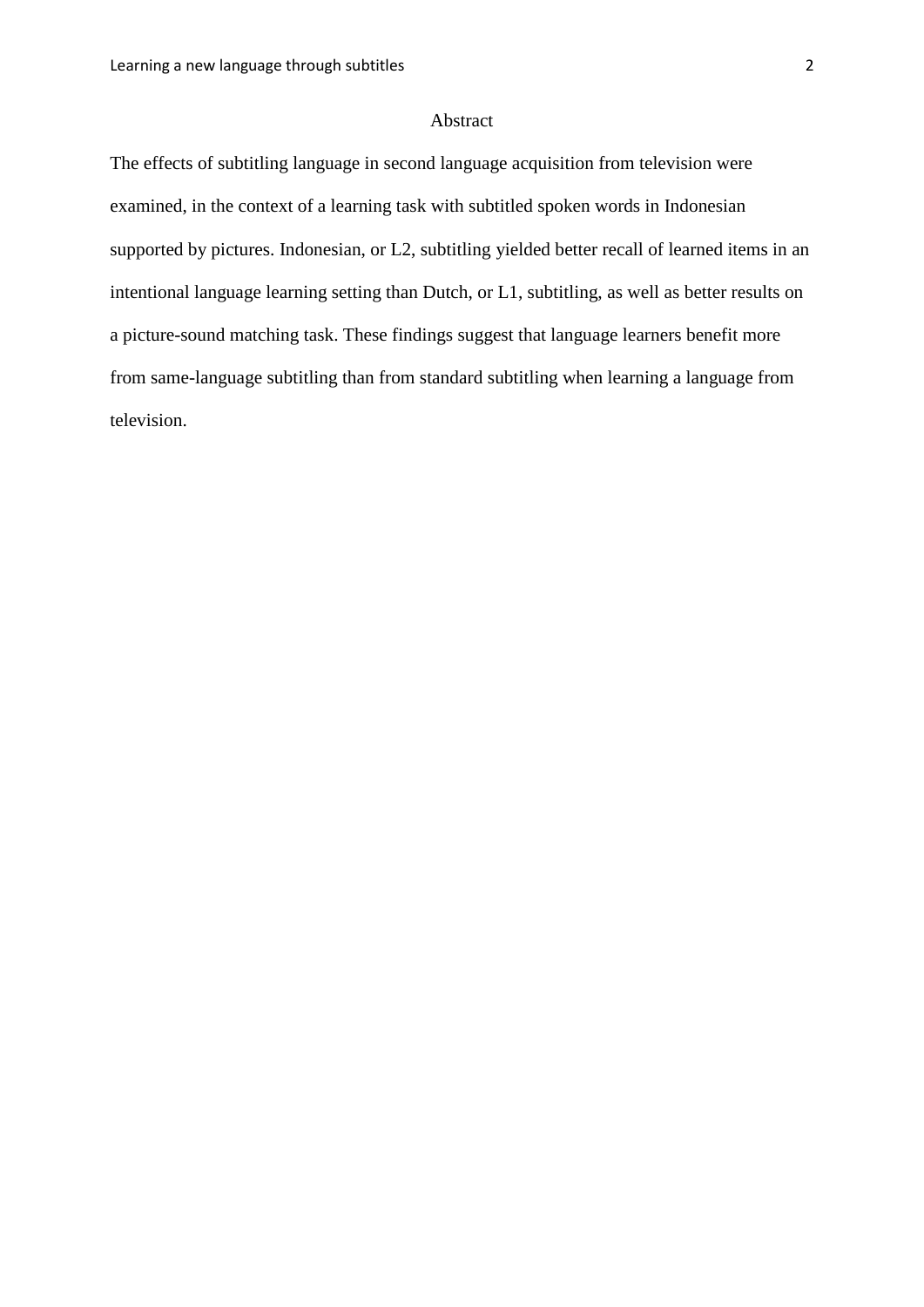#### Learning a new language through subtitles

Learning a new language is often difficult, especially when that language differs much from your own. The difficulty may be, for example, caused by interference from your native language or just because you have a lack of patience or time. There are many different techniques for learning a new language (Krashen, 1982), some of which are quite effective. Schools may use the immersion method (Freed, 1998), which stimulates students to communicate in a foreign language with their peers and teachers, or they may apply a more traditional method, in which students learn to translate words from one language into another.

It seems that the medium of television can also play a role in the acquisition and strengthening of (knowledge of) a foreign language. A now famous example among parents of young children is Muzzy<sup>1</sup>, a television programme that was made for children to learn a foreign language by merely watching cartoon characters and listening to their conversations in this foreign language. Interestingly, most participants in the current study reported to have acquired much of their basic knowledge of the English language at a very young age by watching English cartoons and other programs on television, accompanied by subtitles in their native language (L1). This last observation was not new to us, because we personally had the same experience, and research by Koolstra and Beentjes (1999) has confirmed that subtitles really induce a learning effect. In the current study, we will investigate whether the language in which subtitles are offered makes a difference in how well a language can be learned from watching subtitled television. If watching television in a foreign language can help to acquire this language in such an easy and fun way, then why not implement it as a formal language learning method? Before zooming in on our study into second language learning and subtitles, we will first review the available subtitle studies.

In some countries, most television programs and movies are dubbed, making it impossible to learn the original language because nothing of that language remains (Koolstra,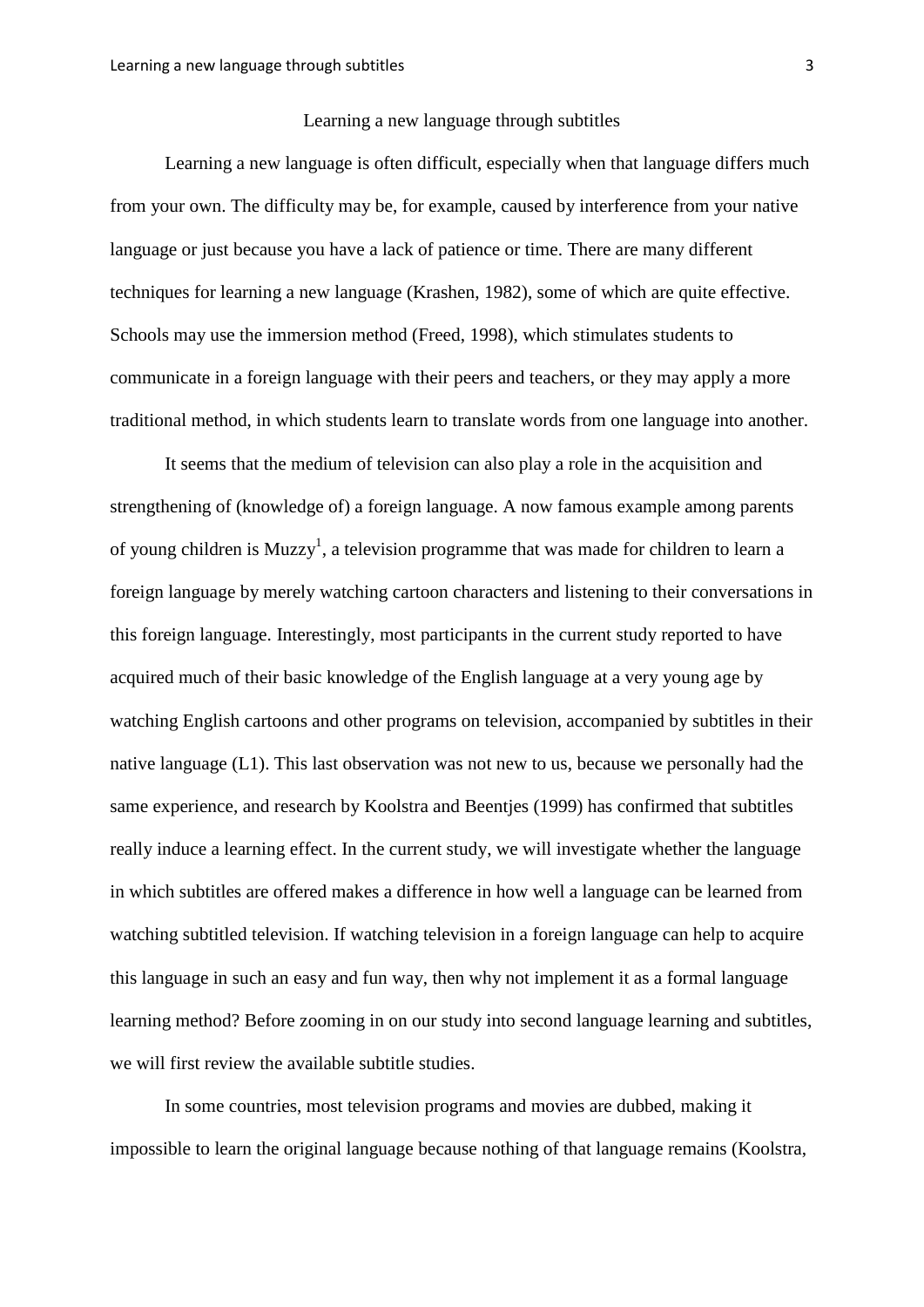Peeters, & Spinhof, 2002). This method does, however, make it easier to understand what the movie or program is all about (Koolstra et al., 2002). People from countries where most foreign language films are dubbed have some trouble communicating in English, suggesting that they might be missing this element of incidental learning. Of course, this lack of knowledge about the English language could also have historical reasons. France and Germany, for instance, may have tried to protect their own language from foreign influences in the past, resulting in dubbing becoming the translation method of choice for films and television.

d"Ydewalle and de Bruycker (2007) showed that, when subtitles are presented, they are always paid some attention to. In their study, standard subtitles (with the soundtrack in a foreign language and subtitling in the native language) were fixated more frequently than reversed subtitles (soundtrack in the native language and subtitling in a foreign language). However, Lambert, Boehler, and Sidoto (1981) found that, for learning purposes, reversed subtitling showed to be more promising than did standard subtitling. To show foreign language students how much more interesting subtitled film can be compared to dubbed film, Zanón (2006) proposed a learning method in which students use special programmes to add subtitles to film, thereby learning to translate or produce words and sentences in a foreign language. This method was already offered as a training programme at Saint David's University College Lampeter since 1990 (Williams & Thorne, 2000) and has been advocated by Williams and Thorne (2000). Although this method helps to improve linguistic skills in both L1 and L2, it can only be used by students who are already very familiar with this second language.

In the current study, same-language subtitling, i.e., where the subtitling language is the same as the language on the audio channel (in this case, both in a foreign language, L2), was compared to standard subtitling, i.e., where subtitling is in the viewers" native language and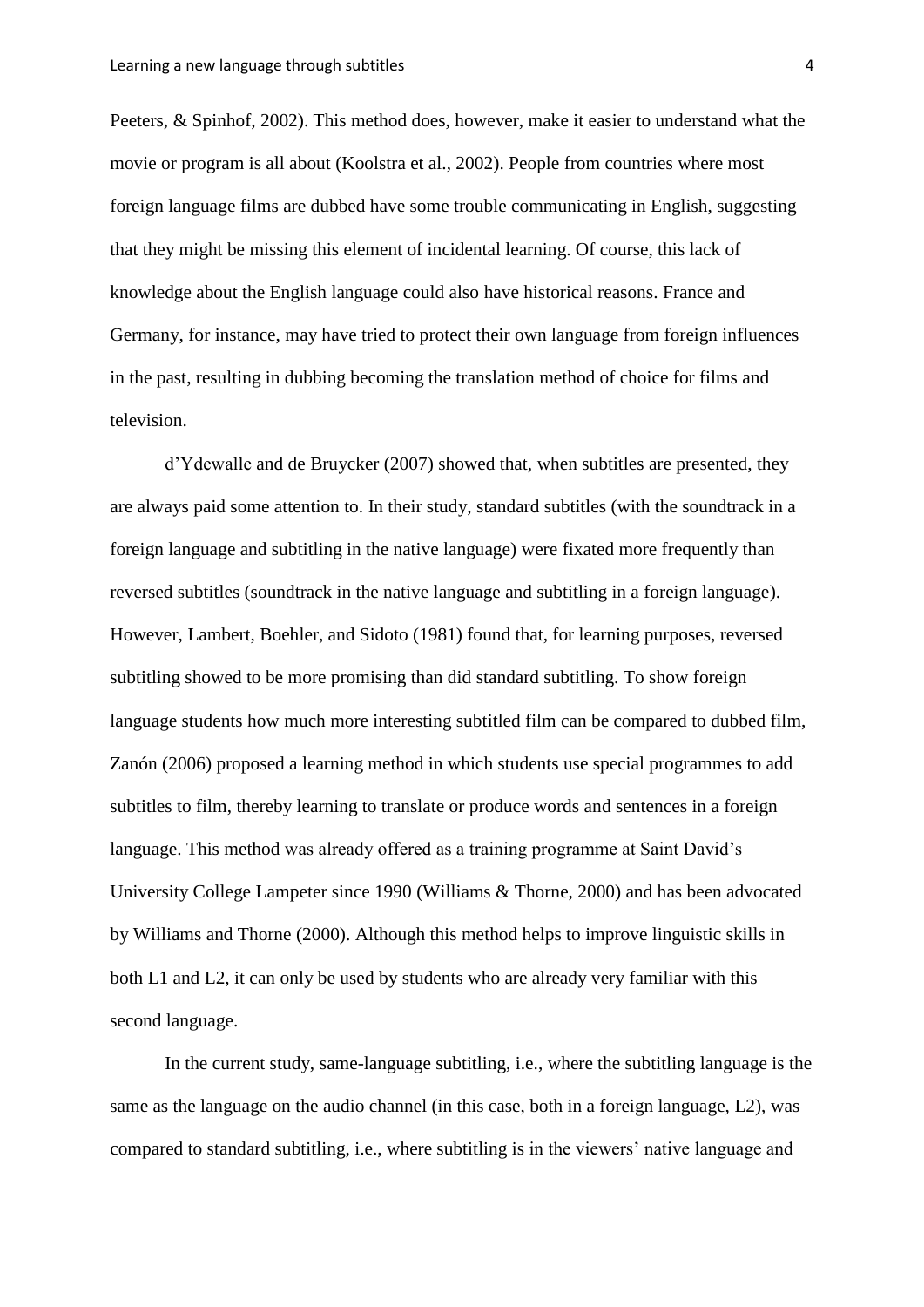audio in a foreign language, as a method for language learning. Other research in this area was conducted to test this method for strengthening or maintaining second language skills (Holobow, Lambert, & Sayegh, 1984; Lambert et al., 1981; Lambert, 1986; Mitterer & McQueen, 2009). These studies were conducted using groups of participants who already had prior education in the foreign languages that were used in the experiments. Young Canadian French immersion students participated in the study by Holobow et al. (1984), where the experiment focused on learning French using different language combinations of spoken and written words in L1 and L2. In the study by Mitterer and McQueen (2009), Dutch university students learned to adjust to strong Scottish and Australian accents by watching short movie clips in either Scottish or Australian, which were either subtitled in Dutch or English or not subtitled at all<sup>2</sup>. In both studies, participants were tested on their understanding of words and sentences in L2 after a learning phase, and both concluded that same-language subtitling shows more promise for foreign language learning than standard subtitling does. However, we see no convincing reason why subtitling would only be effective for learning in students who already have considerable knowledge of the language in question.

The current study focused on learning a language for the first time, implying that participants have no prior knowledge of the language they are going to learn in the experiment. Even though using an artificial language may be a good research option for some experimental conditions, we specifically set out to investigate whether an effect of subtitling language is found when a *real* language is learned. Because the idea is to teach vocabulary, not grammar, we used Indonesian to teach to Dutch students: The ordering of words is the same for these languages in simple sentences, but the Indonesian and Dutch vocabularies are not much alike. Because Indonesia was once a Dutch colony, some cognates are present in Indonesian, but it has many words of its own that are not understood by the Dutch without any prior knowledge.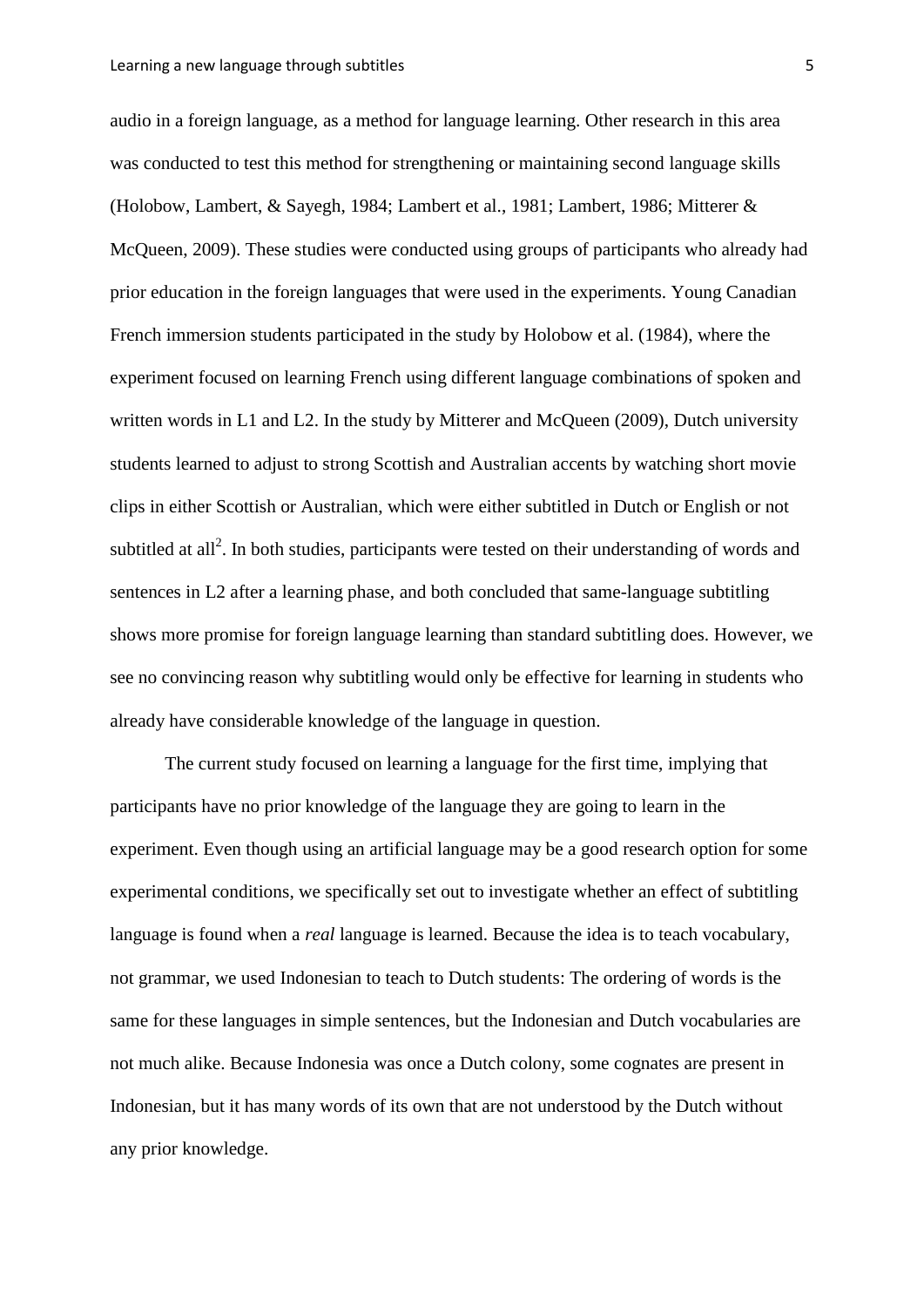Although it is believed that children learn a foreign language faster and more easily than do adults (Lenneberg, 1967), and most language learning research focuses on young children (e.g. Dulay & Burt, 2006; Elley, 1989; Elley & Mangubhai, 1983; Holobow et al, 1984; Koolstra & Beentjes, 1999), adults are more and more interested in learning a new language, and learning methods are being developed all the time. The current study is mainly focused on testing a learning method that works well for adults, but does not rule out the use of this method by children.

Based on previously discussed research by Holobow et al. and Mitterer and McQueen, a hypothesis was formed about what would be the best choice for subtitling language. We expect that spoken words in L2 combined with subtitling in L2 will help to learn a language better and faster than a combination of spoken words in L2 and subtitling in L1. One basic theoretical argument here is that the visual-orthographic code of the subtitle may support and strengthen auditory-phonological code of the sound track when both consist of word forms from the same language (cf. Posner, 1981).

To create an efficient language learning method using subtitles, some earlier research should be taken into account. First is the research done by Kersten and Earles (2001), who showed that adults learn a language better when it is offered to them in bite-sized pieces at first, and slowly becomes more complex. This might also explain why children seem to be better at learning languages than adults: They are not able to process large segments of language, encouraging them to learn the meanings of individual segments. The second finding that should be taken into account is that of Shams and Seitz (2008). They argue that multisensory learning is more effective than unisensory learning, because our cognitive and perceptual mechanisms are completely adapted to multisensory input, and thus optimized for multisensory environments.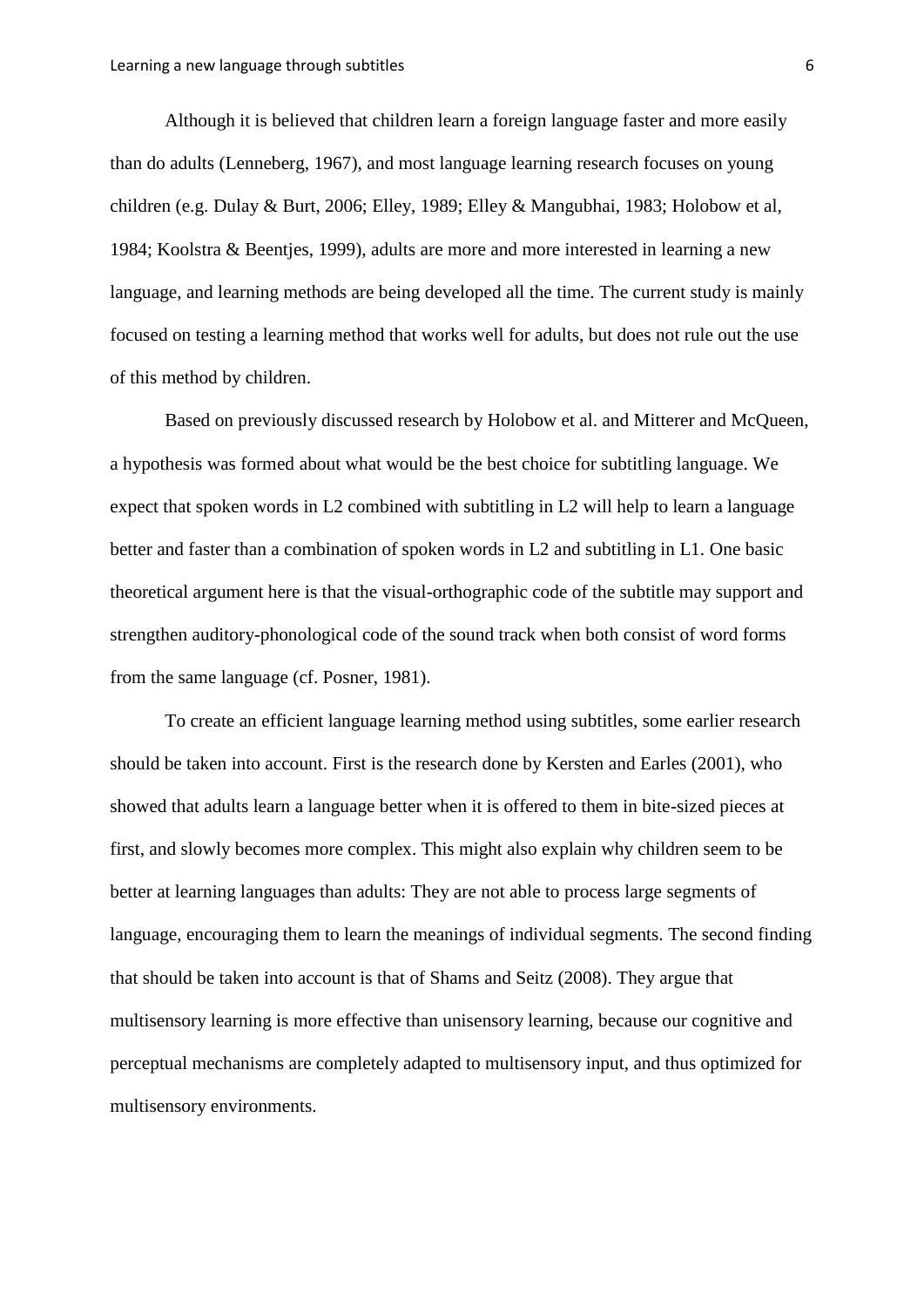The learning method we have tested here is based on these findings. The information that is offered during the learning phase consists of short spoken sentences containing three words (an agent, an action and a patient), a picture depicting what is being said, and of course, subtitles displaying either exactly what has been said in the spoken sentence (L2 subtitling) or an exact translation of the spoken sentence in just as many words (L1 subtitling, not counting words like 'the').

#### **Method**

# **Participants**

Twenty-four students of the Radboud University Nijmegen participated in the experiment (19 female, five male,  $M_{\text{age}} = 22.8$  years, age range = 18–37 years) after signing up through the online university"s experiment management system. All participants were native Dutch speakers and started learning English as a second language from the mean age of 9, as is common in the Netherlands. Most participants reported to have learned German and French in high school, as is also common in the Netherlands, but these languages were often no longer used later in life. None of them reported to have any prior knowledge of the Indonesian language.

The participants were randomly divided into two groups: one group that would be learning with Dutch subtitles and the other group learning with Indonesian subtitles. They were told in advance that they would be learning Indonesian and received  $\epsilon$ 10 in gift certificates or were awarded one participant point for their participation in the experiment<sup>3</sup>.

All participants filled out a language proficiency questionnaire after completing the entire experiment, to assess their self-reported proficiency in English and other languages they might be familiar with.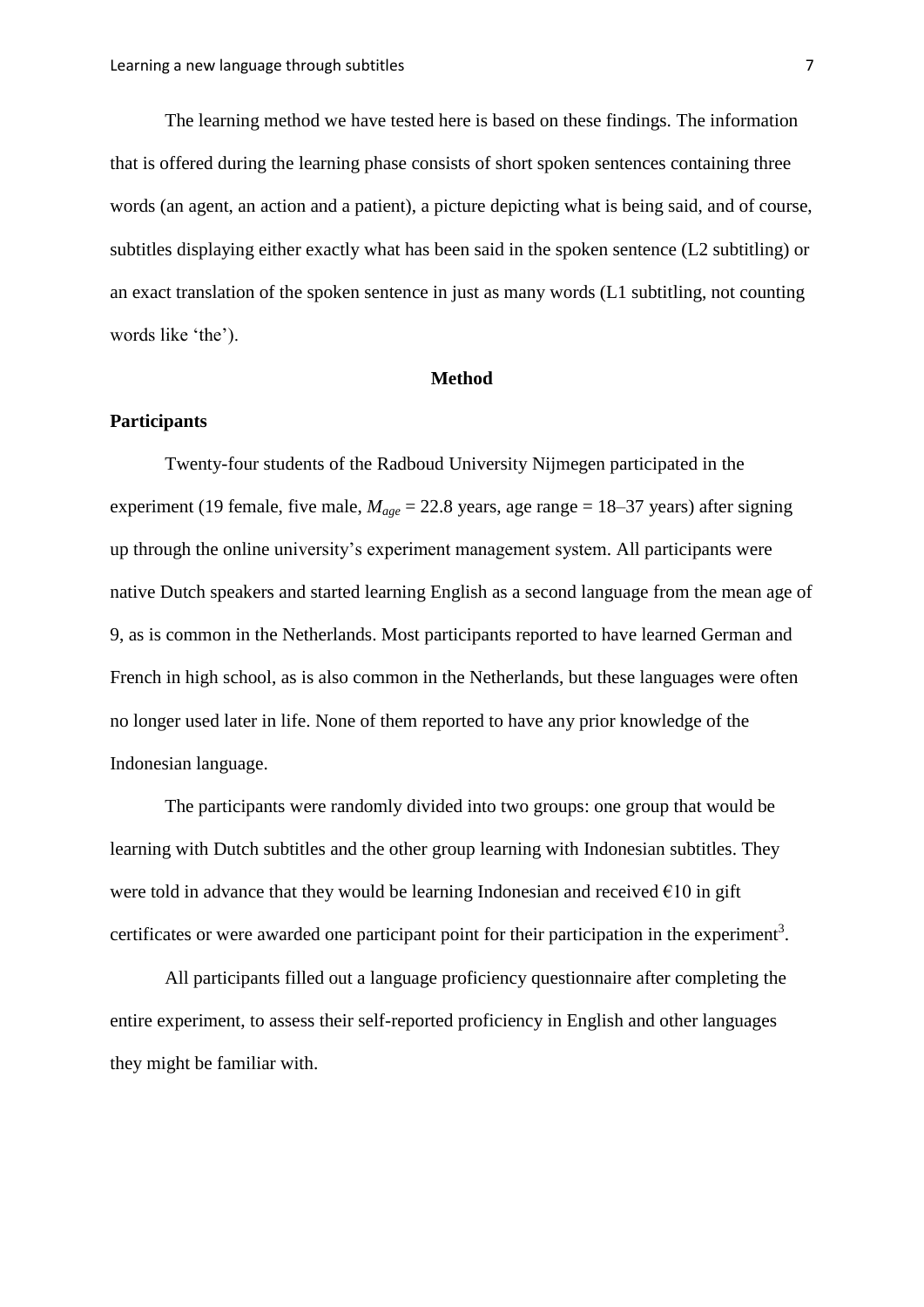# **Materials and Procedure**

The stimulus materials were created from a large set of pictures, from which unclear or ambiguous items were removed (courtesy of R. J. Hartsuiker, Ghent University). The Dutch and Indonesian description words for these pictures were added, after which all split words were taken from the set (e.g., "buah apel", which is Indonesian for apple, or "agen polisi", which is Indonesian for policeman) as well as all repeats (e.g., the Indonesian word "kura-kura", meaning land turtle; using these repeats is quite common in the Indonesian language). Finally, all cognates were removed, leaving a set of 108 items.

From this set, 20 agents and 20 patients were chosen to form sentences. Based on these final sets, eight verbs were chosen to form simple sentences with one agent, one verb, and one patient. The agent and patient sets were both split into two equal groups to assess the effects of frequency of presentation, one group for high frequency (8 occurrences per learning phase) and one group for low frequency (4 occurrences per learning phase) , with equal mean word length for the Indonesian words. Frequency in this case refers to the number of times a particular word (agent or patient) was administered in the learning phase of the experiment, which is not based on the natural occurrence of words in everyday life. Words were divided into frequency groups in such a way that agents that could not be used in combination with many of the verbs we used were placed in the low frequency group. Human agents were placed in the high frequency group and unlikely sentences were avoid (e.g., "The cow throws the chair", something a cow cannot actually do).

To form the sentences, lists were made of the agents and patients, with high frequency words appearing eight times and low frequency words appearing four times, and one list with the eight verbs all appearing thirty times. From these lists, words were hand-picked to form a total of 240 sentences.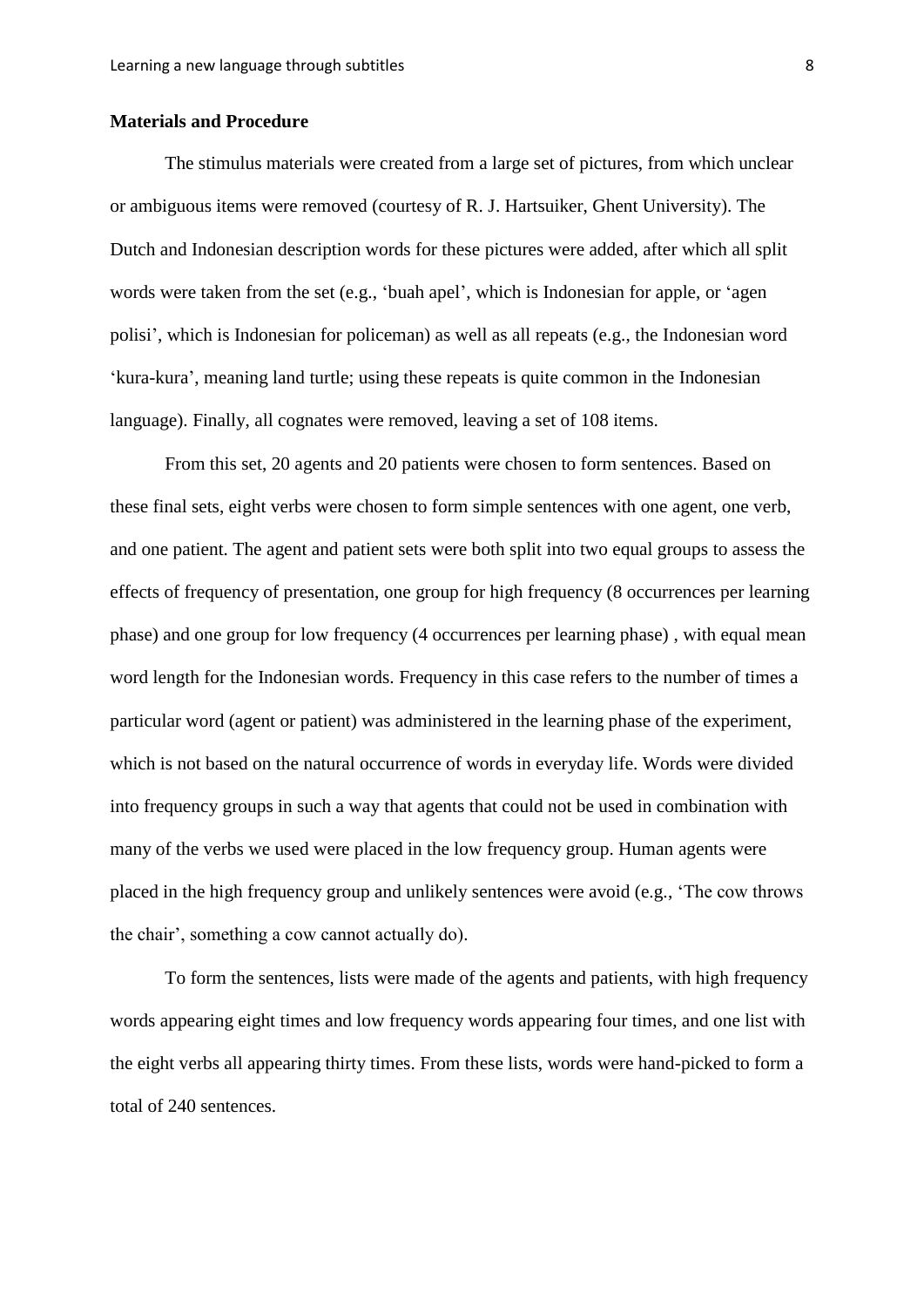All single words and sentences were recorded in Praat (Boersma and Weenink, 1992- 2010) by a native Indonesian speaker who had also helped to find the correct translations in the first stages of selecting stimuli.

All pictures were re-drawn using vector-drawing in Inkscape<sup>4</sup> and combined to depict the sentences as vividly as possible. Vector-drawing was necessary to position the agents differently for each action without making them look unnatural.

#### **Procedure**

A timeline of the experiment procedure can be found in Figure 1. Here follows a detailed description of the different elements.

The experiment began with a short picture-sound matching task to test the participant's initial knowledge of the Indonesian words they were going to learn. In each trial of this task, participants viewed a picture on a computer screen and listened to a spoken word over a set of head phones. Next, they had to indicate whether or not the picture depicted what was being said by pressing either the "1" (yes) or the "0" (no) key on a standard QWERTY keyboard. All agent and patient items from the original stimulus set were used in this task, half of which were incorrect combinations of the picture and spoken word. The incorrect combinations were made with words that had different or the same roles (e.g., a picture of a patient combined with a description of an agent, or a picture of a patient combined with a description of another patient), and words that had different or the same frequencies. The order of these 40 trials was randomized for each participant.

After this pretest, a learning phase was initiated with the 240 short spoken sentences in Indonesian. These sentences were also randomized for each participant, accompanied by a picture depicting what was being said, and had subtitling in either Indonesian or Dutch, depending on the experimental group the participant belonged to. Each trial in the form of a combination of orthographic (subtitling), phonological (spoken sentence), and semantic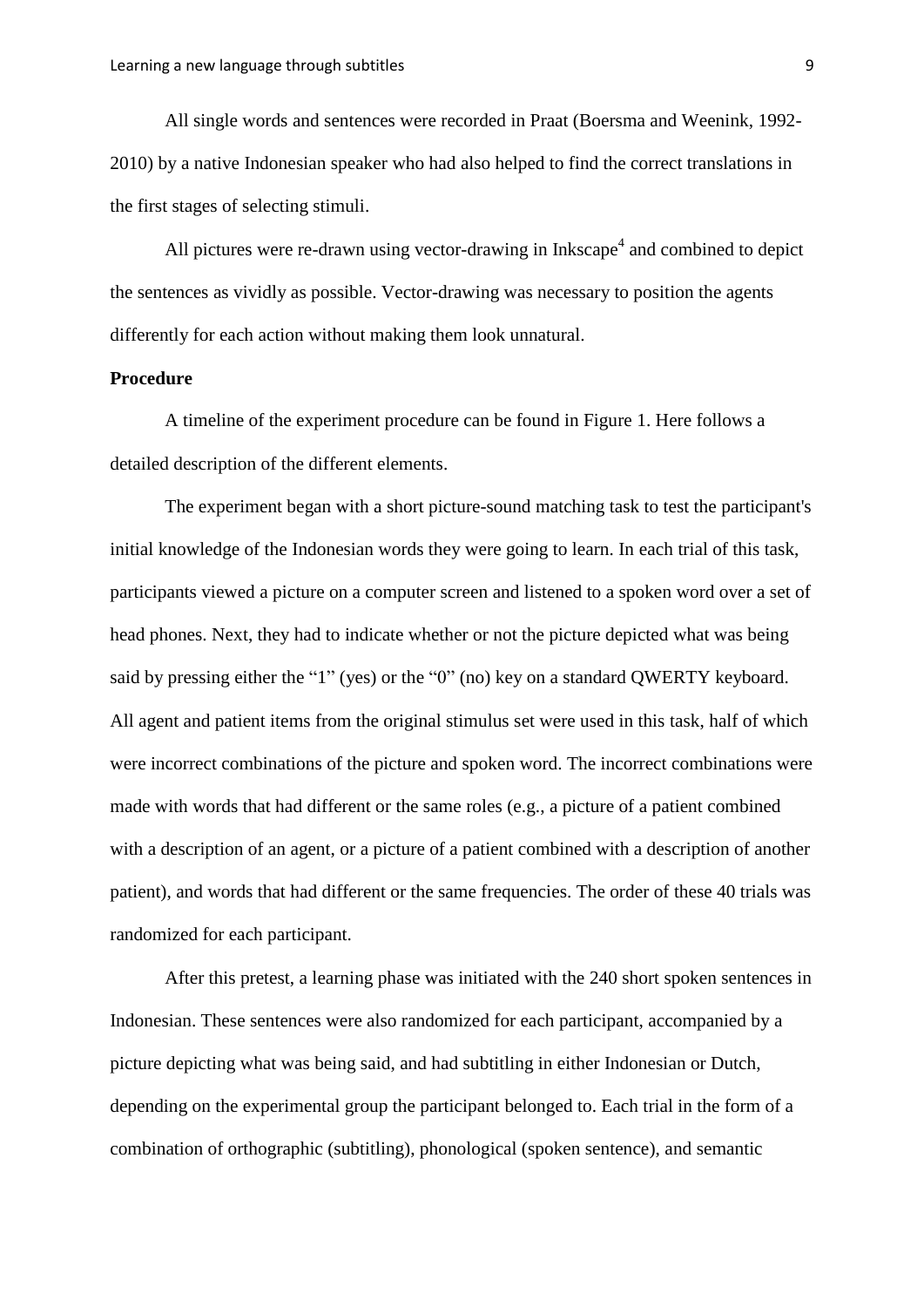(picture) information was presented for 5000 ms, with a 500 ms "break" between trials. The stimulus onset asynchrony between the spoken sentence and the picture was set to 400 ms. Subtitling was presented right at the beginning of each trial. A short break was offered after 120 trials.

Following the learning phase, a recall task was used to test the participant's knowledge of the words they had just learned. For each trial in this task, the participant would hear a spoken word in Indonesian and was asked to type in what they believed this word meant in Dutch. All agents, patients and verbs used in this experiment were offered in this task, resulting in 48 trials, which were shown in a new random order to each participant.

The recall task was then followed by another take of the picture-sound matching task, in the same way as described above. This time, the incorrect combinations of picture and spoken word were different, to avoid the effect of participants learning the incorrect combinations rather than translations of the Indonesian words.

After this testing phase, a new learning phase was offered with the exact same 240 sentences as before, offered in a new random order. This learning phase was again followed by the same recall task and picture-sound matching task, with new incorrect combinations in the latter, and trials were presented in a new random order in both tests.

Even though the participants were asked to finish the tests as quick as possible, some of them took their time with the recall task, because they were really determined to remember every single word correctly. While the whole experiment could be finished in approximately 60 minutes (with 44 minutes fixed for the learning phase), most participants took a little longer, with a maximum time of 90 minutes.

#### **Results**

Analyses focused on the number of correct answers in both recall and picture-sound matching task, with two measurements for recall (between learning phases, and post-test) and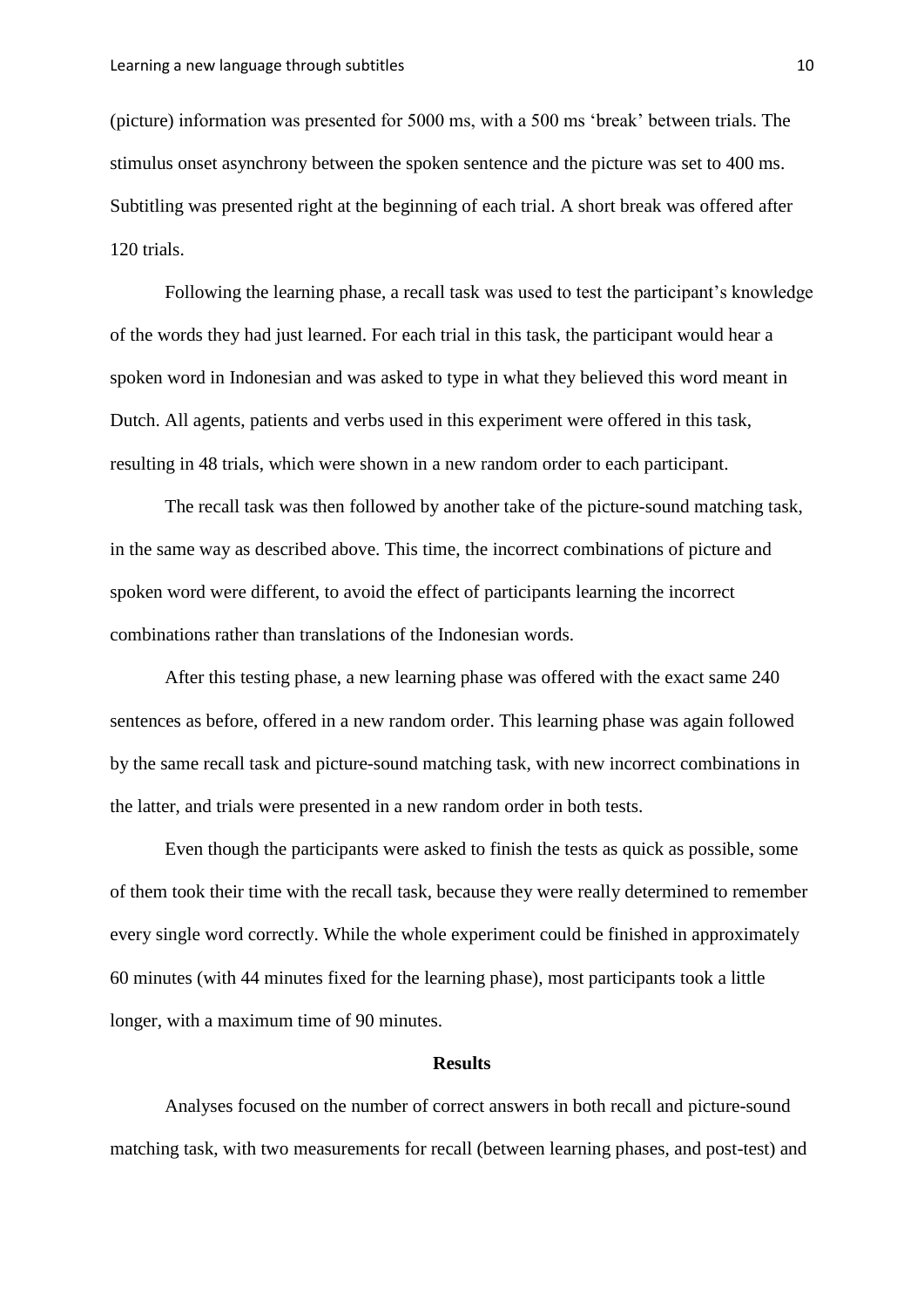three measurements for the picture-sound matching task (pre-test, between learning phases, and post-test) for each participant. In addition, the frequency of presentation effect and the effect of word role were derived from scores in the recall task (see Table 1). Only significant effects ( $p < .05$ ) and trends ( $.05 < p < .20$ ) that were deemed relevant for the current research will be discussed here.

# **Recall task**

Scores on the recall task were examined using a  $2 \times 2$  (Test Moment [between] learning, post-test]  $\times$  Subtitles [Dutch, Indonesian]) repeated measures multivariate analysis of variance (ANOVA). The analysis only revealed a significant main effect of test moment,  $F(1, 22) = 163.54$ ,  $p < .001$ ,  $\eta_p^2 = .88$ , with the number of correct answers increasing over time. The effect of subtitling language did not prove to be significant in the current study, although there was a small trend for Indonesian subtitles to give better test results than Dutch subtitles  $(p < .17)$ , as can be seen in Figure 2.

**Frequency of presentation effect and Role effect.** The effects of word frequency and word role were assessed by running a  $2 \times 2 \times 2 \times 2 \times 2$  (Role [agent, patient]  $\times$  Frequency [high, low]  $\times$  Subtitles [Dutch, Indonesian]  $\times$  Test Moment [between learning, post-test]  $\times$ Gender [female, male]) repeated measures multivariate ANOVA. This ANOVA revealed that both of frequency,  $F(1,20) = 8.64$ ,  $p = .008$ ,  $\eta_p^2 = .302$ , which can also be seen in Figure 5, and test moment,  $F(1, 20) = 109.58$ ,  $p < .001$ ,  $\eta_p^2 = .85$  main effects were significant. There was also a significant Role  $\times$  Frequency interaction,  $F(1, 20) = 13.29$ ,  $p = .002$ ,  $\eta_p^2 = .399$ , which appeared to reflect the fact that agents with a low frequency of presentation were recalled better than high frequency agents, while patients with a high frequency of presentation were recalled better than low frequency patients. Interestingly, a significant effect of subtitle language,  $F(1, 20) = 5.16$ ,  $p < .05$ ,  $\eta_p^2 = .21$ , was found here.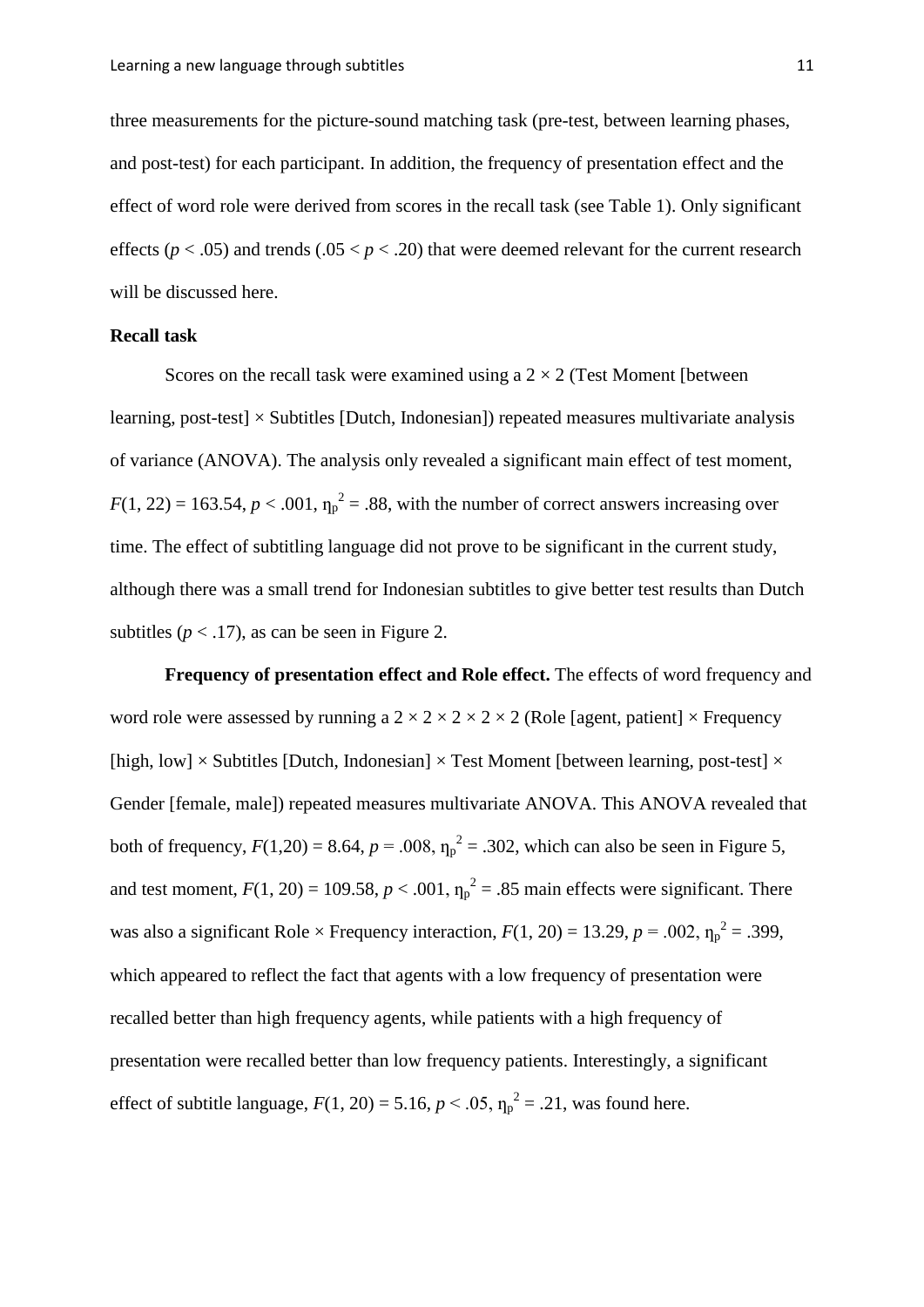Separate analyses of between-learning and post-test using two  $2 \times 2 \times 2$  (Role [agent, patient]  $\times$  Frequency [high, low]  $\times$  Subtitles [Dutch, Indonesian]) repeated measures ANOVAs revealed significant main effects of frequency,  $F(1, 22) = 9.76$ ,  $p = .005$ ,  $\eta_p^2 = .307$ , and role,  $F(1, 22) = 11.72$ ,  $p = .002$ ,  $\eta_p^2 = .348$ , and a significant Role  $\times$  Frequency interaction,  $F(1, 22) = 30.38$ ,  $p = .001$ ,  $\eta_p^2 = .398$ , for the between learning test, but only a significant main effect of role,  $F(1, 22) = 4.93$ ,  $p = .037$ ,  $\eta_p^2 = .183$ , and a significant Role  $\times$ Frequency interaction,  $F(1, 22) = 5.39$ ,  $p = .030$ ,  $\eta_p^2 = .197$ , for the post-test. In both the between-learning test and the post-test, the Role  $\times$  Frequency interaction was the same as the overall Role  $\times$  Frequency interaction described earlier.

# **Picture-sound matching task**

The scores for the picture-sound matching task pre-test ( $M = 19.00$ , SD = 2.62) did not differ significantly from the expected score of 20, given the 50 percent guessing chance on 40 items.

Scores on the picture-sound matching task were examined using a  $2 \times 2$  (Test Moment) [pre-test, between learning, post-test]  $\times$  Subtitles [Dutch, Indonesian]) repeated measures multivariate ANOVA. The ANOVA revealed a significant main effect of test moment, *F*(2,  $21$ ) = 284.47,  $p < .001$ ,  $\eta_p^2 = .964$ , and a slightly significant Test Moment  $\times$  Subtitles interaction,  $F(2, 21) = 3.19$ ,  $p = .062$ ,  $\eta_p^2 = .233$ , with a significant difference between preand post-test,  $F(1, 22) = 6.50$ ,  $p = .018$ ,  $\eta_p^2 = .228$ , reflecting the fact that participants receiving Dutch subtitles scored better on the pre-test than participants receiving Indonesian subtitles, while the opposite was true for the post-test. A second  $2 \times 2$  (Test Moment [between] learning, post-test]  $\times$  Subtitles [Dutch, Indonesian]) repeated measures ANOVA, leaving out the scores on the pre-test, revealed a trend for Indonesian subtitles to give better results overall than Dutch subtitles  $(p < .14)$  after L2 learning, as can be seen in Figure 3 and Table 2.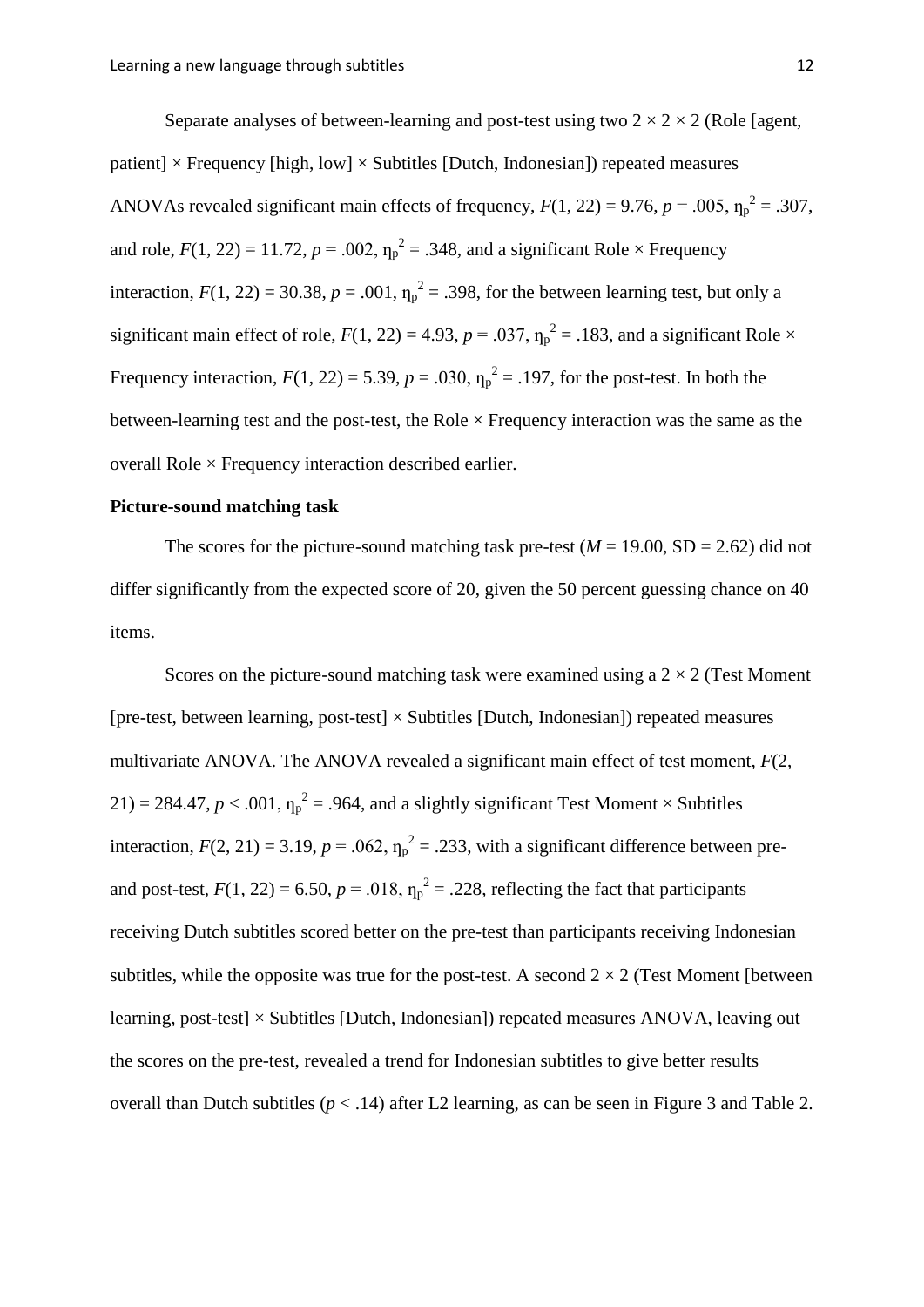#### **Discussion**

The question we meant to answer with the present research was whether L2 subtitling can help a person to acquire a new language. The results supported the hypothesis that subtitling helps to acquire a new language by watching pictures and listening to their description in L2. More precisely, the goal was to find out whether the *language* of subtitles made a significant difference when learning a completely new language using subtitles. We expected subtitles in L2 to be more effective than subtitles in L1 when combined with spoken words in L2 and semantic information when L2 is learned intentionally. The results showed a trend that supports this hypothesis.

Both experimental groups benefitted from the learning method we used: Every single person who participated in the experiment could translate more words after one learning phase than would be expected at chance level, and even learned more words after a second learning phase. Even though we did not run the experiment on a control group (without subtitles), we can still say this method, using pictures, spoken words and subtitles, works as a way to learn words in a foreign language.

An interesting and notable effect on learning was that of word role. It appears that patients are significantly better remembered than agents, an effect we did not expect to find. Because the agent was always mentioned at the start of a sentence and the patient was always last, the first thing that came to mind was that it might be a form of the recency effect, which is especially expected for auditory presentations of words (Murdock, 1967). However, the sentences we used in the learning phase existed of only three words, so there should also be a primacy effect (which occurs with visual presentation of words; also see Murdock, 1967) and participants had to recall the items after a large number of learning trials, possibly diminishing the recency effect. Therefore, we expect the recency effect to be an unlikely explanation for the observed effects. An alternative explanation might be that the actors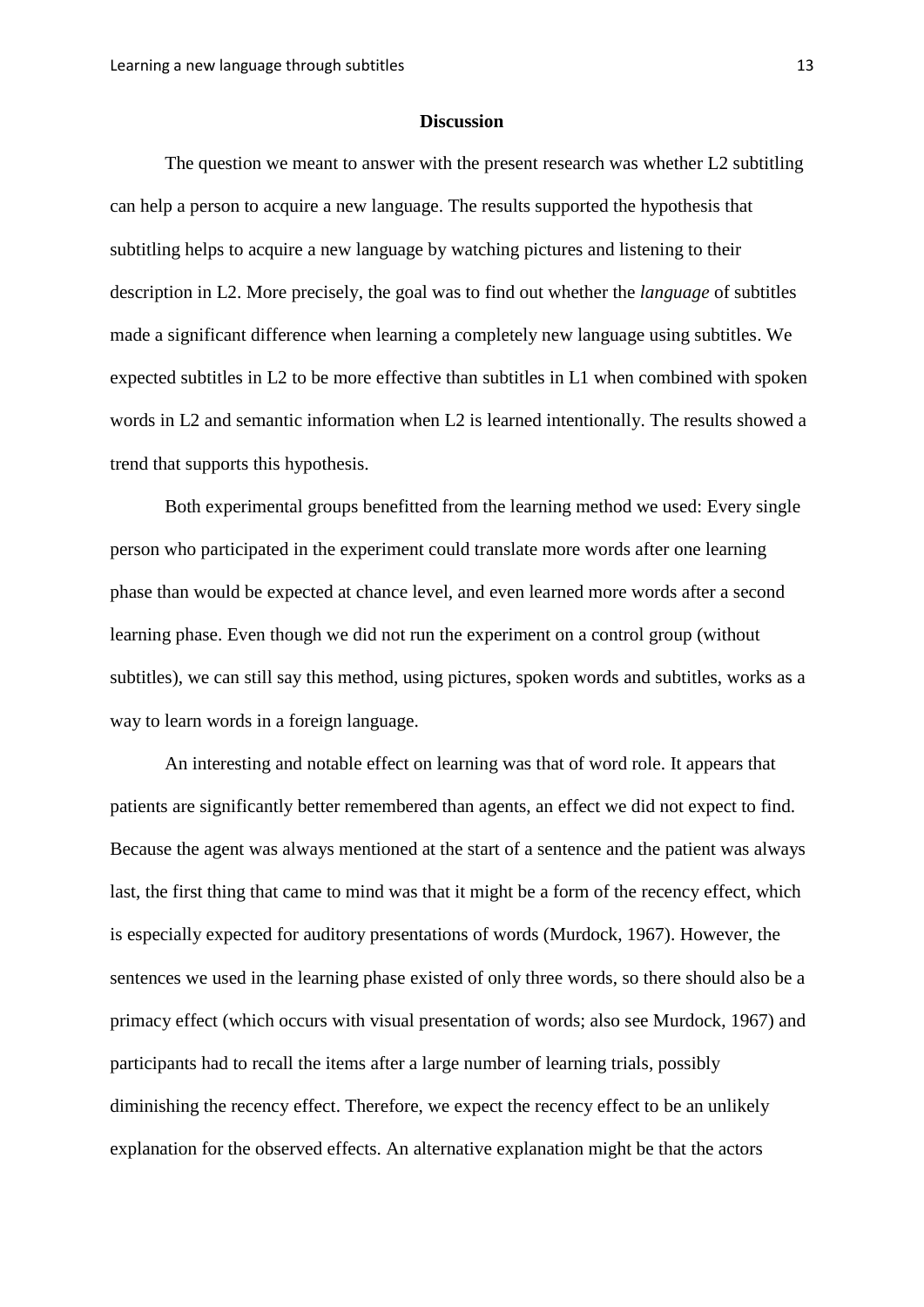interfered with each other: To make the sentences, and especially the pictures, easy to interpret, all actors were human or animal, while most patients were inanimate objects, the latter being a much broader category with many more subcategories. It may be possible that the actors, especially the human actors, were more often mistaken for each other, causing participants to make more mistakes in recalling actors compared to recalling patients.

We saw that participants in the Indonesian subtitles group had the tendency to score better on both the recall task and the picture-word matching task than participants in the Dutch subtitles group. These results are promising, not only because this trend was found with both tests we used to assess the amount of words learned by the participants, but also because our experiment was set up as a pilot experiment and was therefore run with only a small number of participants. If a trend can already be seen with only 12 participants in each experimental group, a significant effect might be found when these groups are expanded. It is also consistent with the results found by Holobow et al. (1984) and Mitterer and McQueen (2009). It might also be interesting to expand the experiment, by adding a control group that learns in the same way as our experimental groups, but without the help of subtitles. This way, the effects of using subtitles for intentional language learning by L2 novices can be fully assessed.

Although more research is necessary to find significant results for the effects we found here, our findings show much promise for the development of new language learning methods using same-language subtitling for novice language learners. They also show that, while dubbed television does not stimulate second language learning, watching television with sound-tracks in a second language does.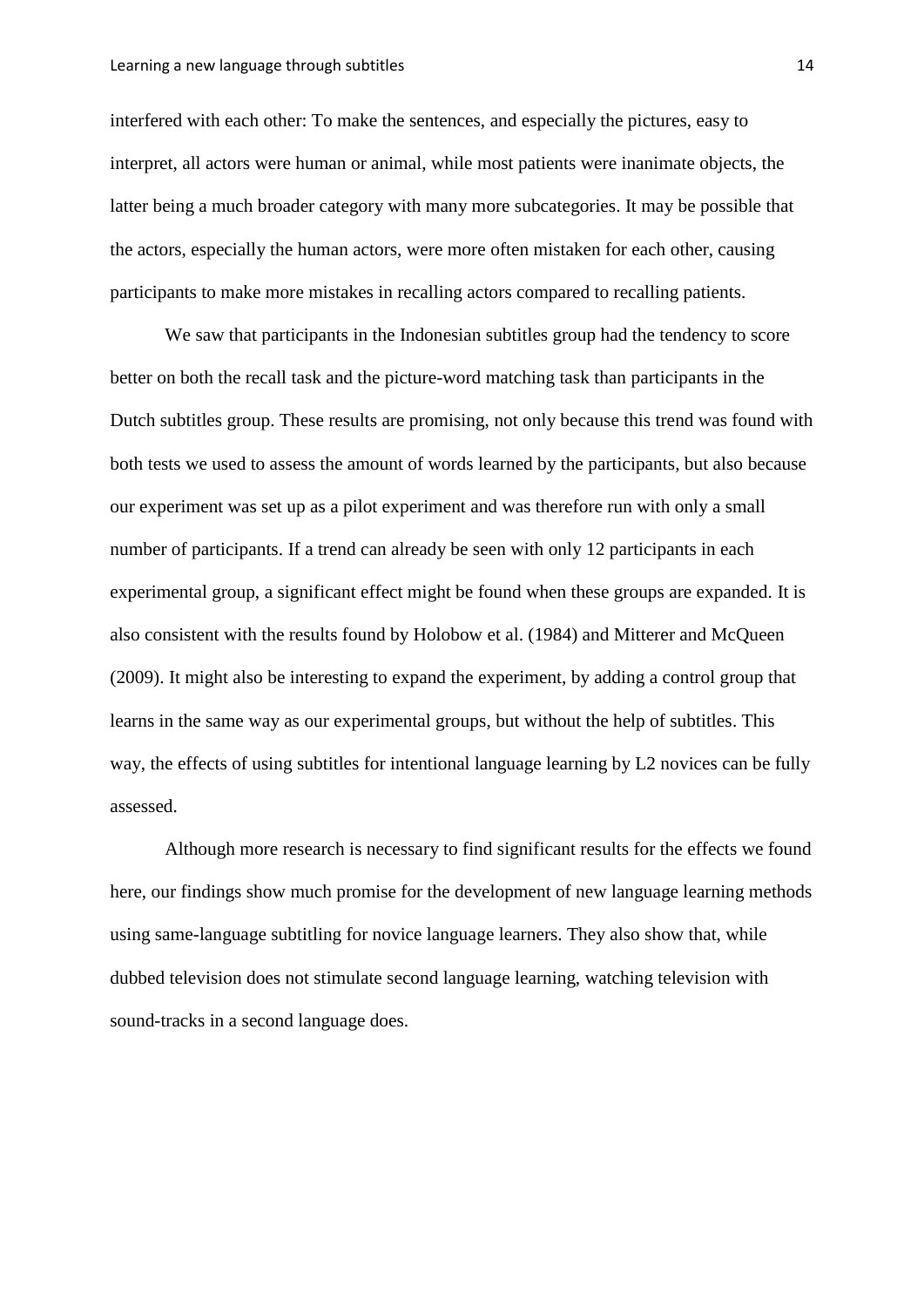#### References

- Boersma, P. P. G., & Weenink, D. J. M. (1992-2010). Praat: doing phonetics by computer (version 5.1.25) [computer software]. Available from http://www.praat.org
- Dulay, H. C., & Burt, M. K. (2006). Goofing: an indicator of children's second language learning strategies. *Language Learning*, *22*(2), 235-252. doi: 10.1111/j.1467-1770.1972.tb00085.x
- d"Ydewalle, G., & Bruycker, W. D. (2007). Eye movements of children and adults while reading television subtitles. *European Psychologist*, *12*(3), 196-205. doi: 10.1027/1016-9040.123.196
- Elley, W. B. (1989). Vocabulary acquisition from listening to stories. *Reading Research Quarterly*, *24*(2), 174-187.
- Elley, W. B., & Mangubhai, F. (1983). The impact of reading on second language learning. *Reading Research Quarterly*, *19*(1), 53-67.
- Freed, B. F. (1998). An overview of issues and research in language learning in a study abroad setting. *Frontiers Journal*, *4*, 31-60.
- Holobow, N. E., Lambert, W. E., & Sayegh, L. (1984). Pairing script and dialog: combinations that show promise for second or foreign language learning. *Canadian Journal of Behavioural Science, 16*, 1-11.
- Kersten, A., & Earles, J. (2001). Less really is more for adults learning a miniature artificial language. *Journal of Memory and Language*, *44*, 250-273.
- Koolstra, C. M., & Beentjes, J. W. (1999). Children"s vocabulary acquisition in a foreign language through watching subtitled television programs at home. *Educational Technology Research and Development*, *47*(1), 51-60.
- Koolstra, C. M., Peeters, A. M., & Spinhof, H. (2002). The pros and cons of dubbing and subtitling. *European Journal of Communication*, *17*(3), 325-354.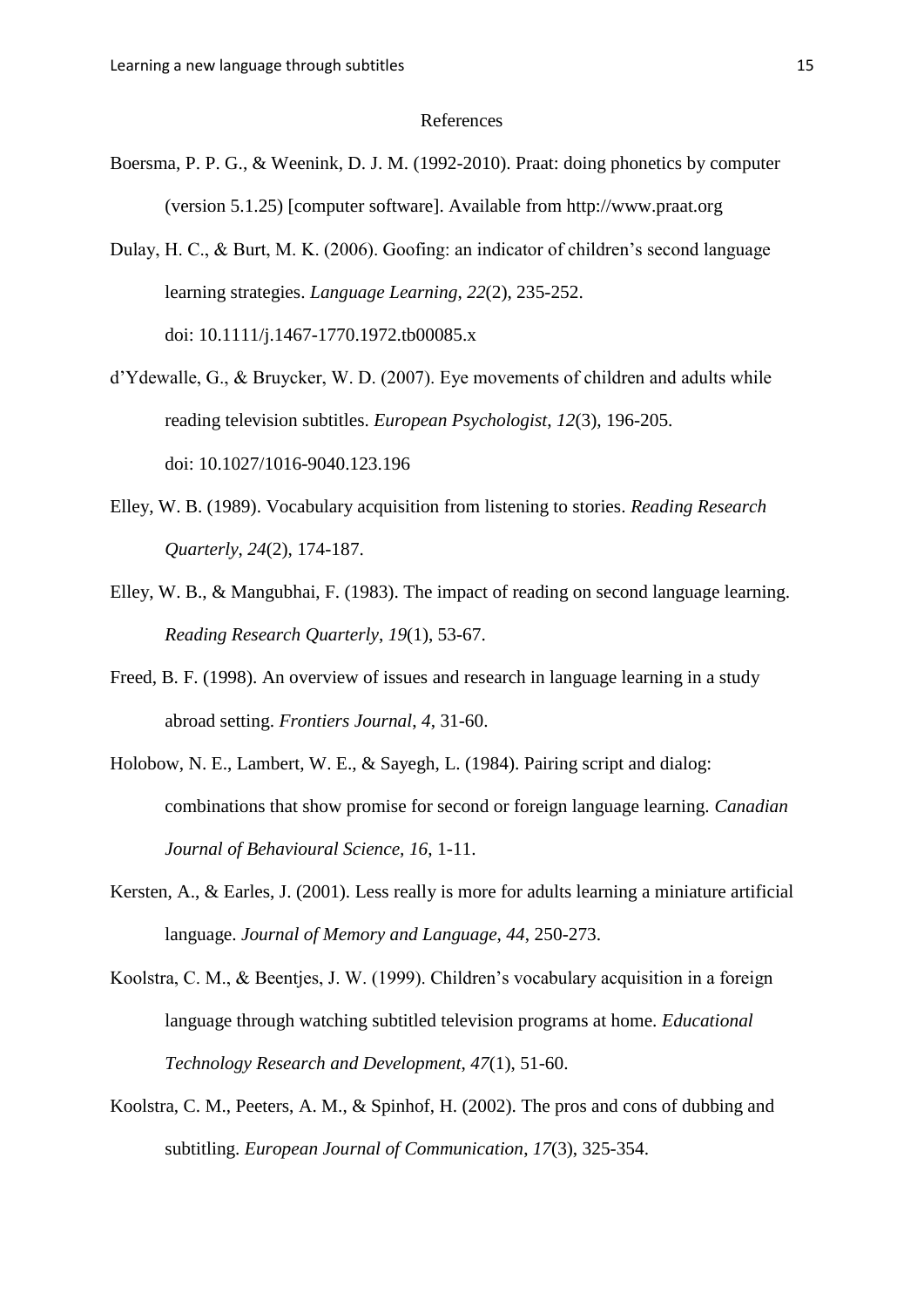- Krashen, S. (1982). *Principles and practices in second language acquisition*. New York: Pergamon.
- Lambert, W. E. (1986). Dialogue in one language, sub-titles in another: Some alternatives for learning languages. In J. A. Fishman, A. Tabouret-Keller, M. Clyne, B. Krishnamurti, & M. Abdulaziz (Eds.), *The fergusonian impact* (Vol. 1, p. 479-516). Berlin: Walter de Gruyter & Co.
- Lambert, W. E., Boehler, I., & Sidoto, N. (1981). Choosing the language of subtitles and spoken dialogues for media presentations: implications for second language learning. *Applied Psycholinguistics*, *2*, 133-148.

Lenneberg, E. (1967). *The biological foundations of language*. New York: Wiley.

- Mitterer, H., & McQueen, J. M. (2009). Foreign subtitles help but native-language subtitles harm foreign speech perception. *PLoS One*, *4*(11), e7785. doi:10.1371/journal.pone.0007785
- Murdock Jr., B.B. (1967). Auditory and visual stores in short term memory. *Acta Psychologica*, *27*, 316-324.
- Posner, M. (1981). *Chronometric explorations of mind*. Hillsdale, NJ: Lawrence Erlbaum Associates.
- Shams, L., & Seitz, A. R. (2008). Benefits of multisensory learning. *Trends in Cognitive Sciences*, *12*(11), 411-417. doi: 10.1016/j.tics.2008.07.006
- Williams, H., & Thorne, D. (2000). The value of teletext subtitling as a medium for language learning. *System*, *28*(2), 217-228. doi: 10.1016/S0346-251X(00)00008-7
- Zanón, N. T. (2006). Using subtitles to enhance foreign language learning. *Porta Linguarium*, *6*, 41-52.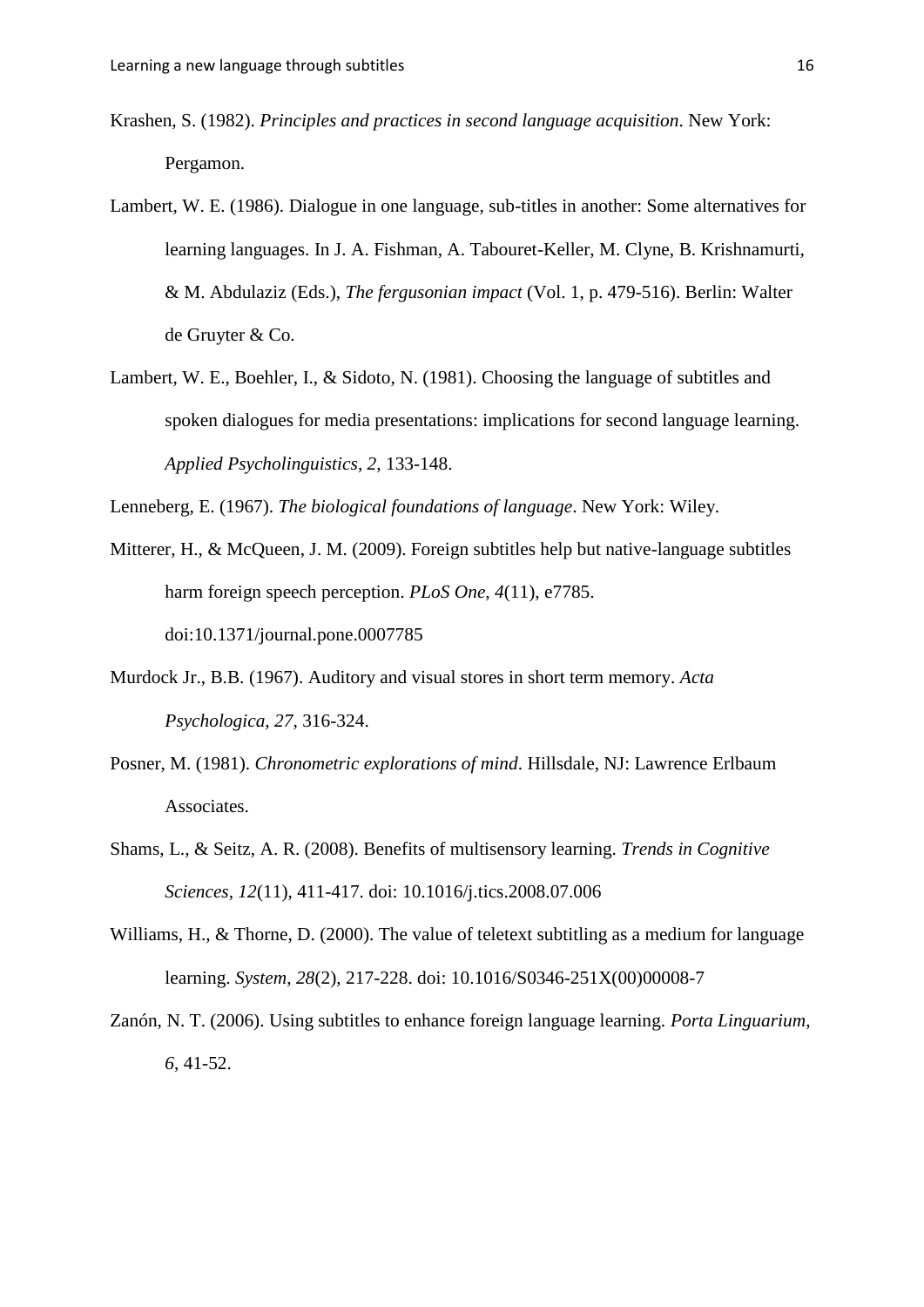#### Footnotes

<sup>1</sup> Muzzy is a BBC trademark. See www.early-advantage.co.uk for more information.

Scientific proof of the method's effectiveness could not be found.

 $2$  Students at Dutch universities are expected to master the English language well enough to follow entire courses in English and to use it to communicate in both speech and writing at an academic level.

 $3$  First year Psychology students at the Radboud University Nijmegen have to participate in a certain number of experiments to pass their first year.

<sup>4</sup> Version 0.47, http://www.inkscape.org. Inkscape is an open source Scalable Vector Graphics editor.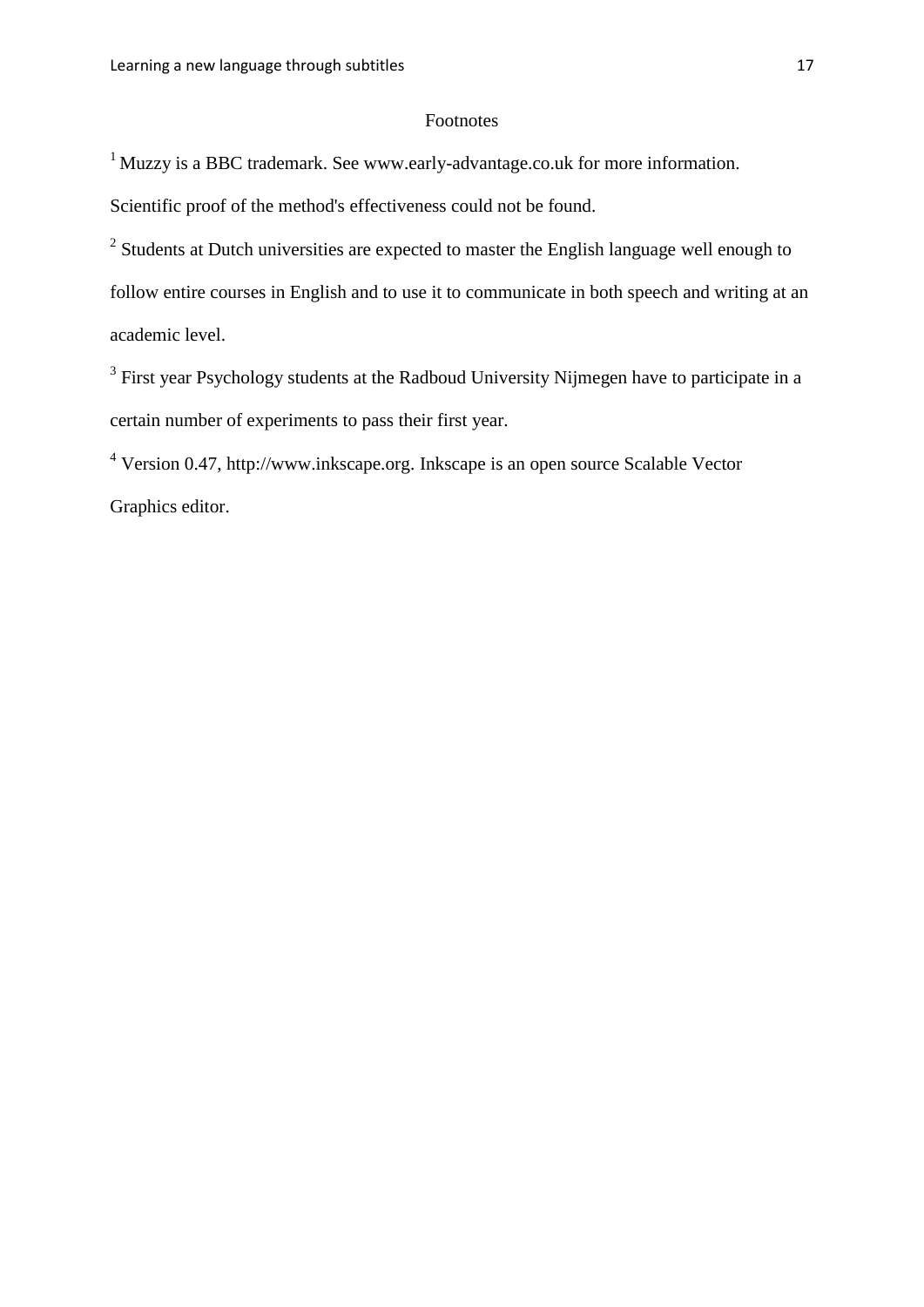# Table 1a

#### *Results of first recall task (between-learning test)*

|           |                              |                    | Average score |            |       |
|-----------|------------------------------|--------------------|---------------|------------|-------|
| Word role | Frequency of<br>presentation | Number<br>of words | <b>Dutch</b>  | Indonesian | Total |
| Agent     | High                         | 10                 | 3.50          | 3.92       | 3.71  |
|           | Low                          | 10                 | 3.17          | 4.83       | 4.00  |
| Patient   | High                         | 10                 | 6.25          | 6.00       | 6.13  |
|           | Low                          | 10                 | 4.33          | 4.00       | 4.17  |
| Verb      |                              | 8                  | 0.83          | 2.75       | 1.79  |
| Overall   |                              | 48                 | 18.08         | 21.50      | 19.79 |

# Table 1b

# *Results of second recall task (post-test)*

|           |                              |                    | Average score |              |              |
|-----------|------------------------------|--------------------|---------------|--------------|--------------|
| Word role | Frequency of<br>presentation | Number<br>of words | Dutch         | Indonesian   | Total        |
| Agent     | High                         | 10                 | 6.42          | 7.33         | 6.88         |
|           | Low                          | 10                 | 6.58          | 7.25         | 6.92         |
| Patient   | High<br>Low                  | 10<br>10           | 7.25<br>5.92  | 8.25<br>6.92 | 7.75<br>6.42 |
| Verb      |                              | 8                  | 2.33          | 4.50         | 3.42         |
| Overall   |                              | 48                 | 28.50         | 34.25        | 31.38        |

*Note*. The average scores are the average numbers of correct answers in the 48-item recall test. The items were split into four groups of 10 items: High frequency agents, low frequency agents, high frequency patients, and low frequency patients. High frequency items were presented eight times during one learning phase, low frequency items were presented four times. The analyses of frequency and role effects were conducted using these results.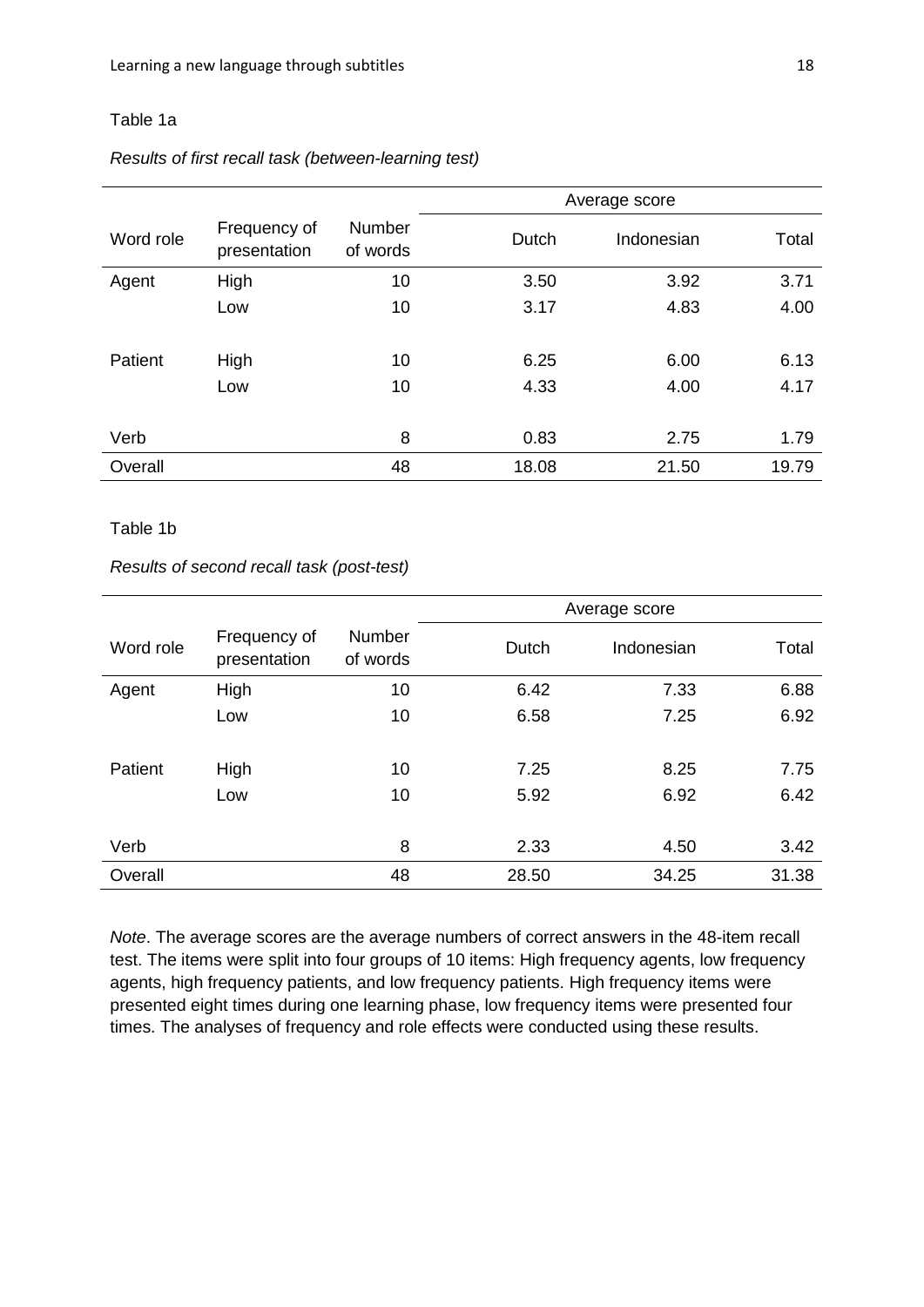# Table 2

# *Results of picture-sound matching task*

|                      | Average score |                 |          |
|----------------------|---------------|-----------------|----------|
|                      | Test 2.0      | <b>Test 2.1</b> | Test 2.2 |
| Subtitling condition |               |                 |          |
| Dutch                | 19.83         | 33.58           | 36.00    |
| Indonesian           | 18.17         | 34.67           | 38.00    |
| Total                | 19.00         | 34.13           | 37.25    |

*Note*. The average scores are the average numbers of correct answers in the 40-item picture-sound matching task. Answers were given with a 50 percent guessing chance (yes/no), yielding an expected average score of 20 on test 2.0 (pre-test).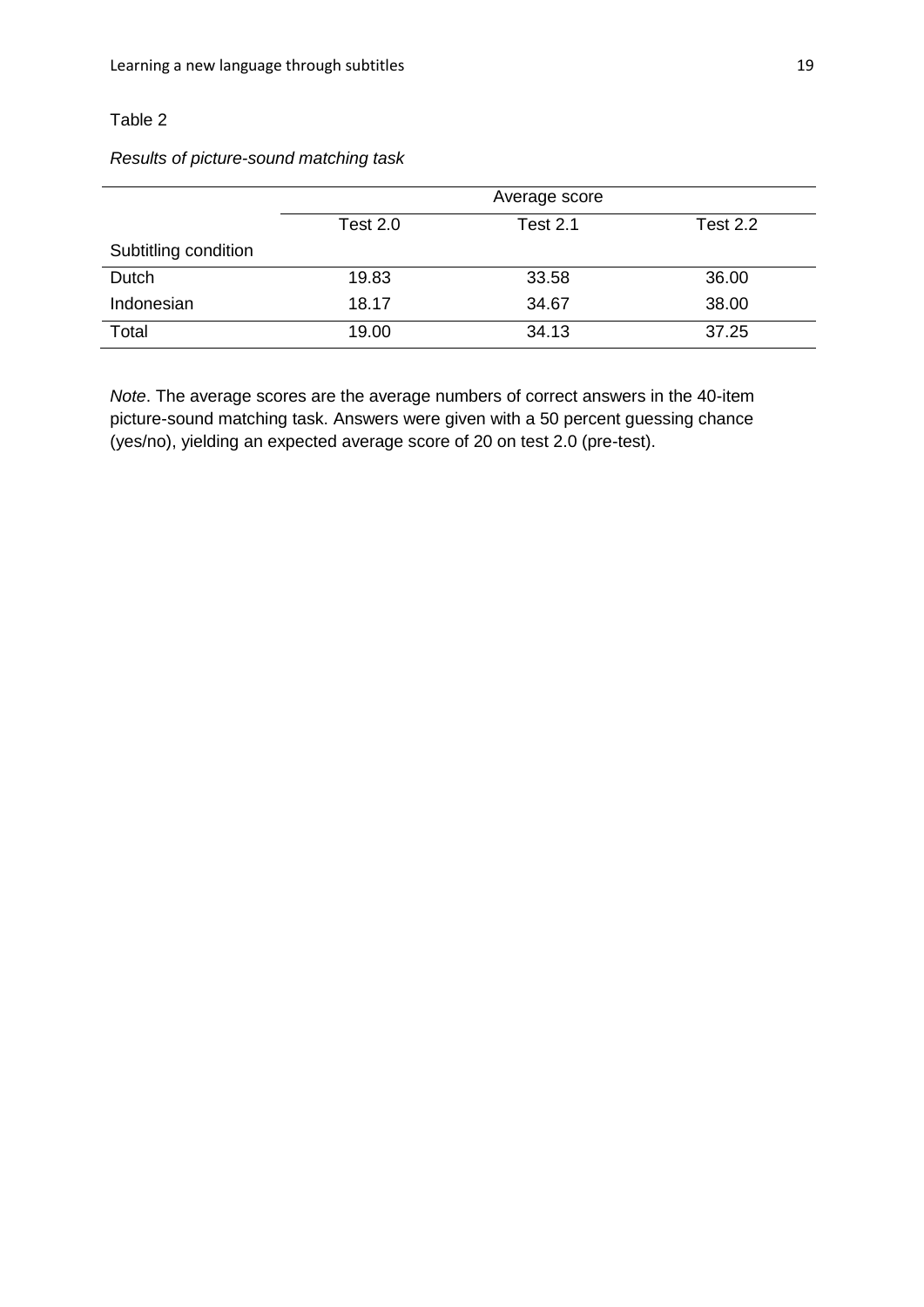

*Figure 1*: Timeline of the experiment. Two learning phases were administered, with a pretest, two different between-learning tests, and two different post-tests.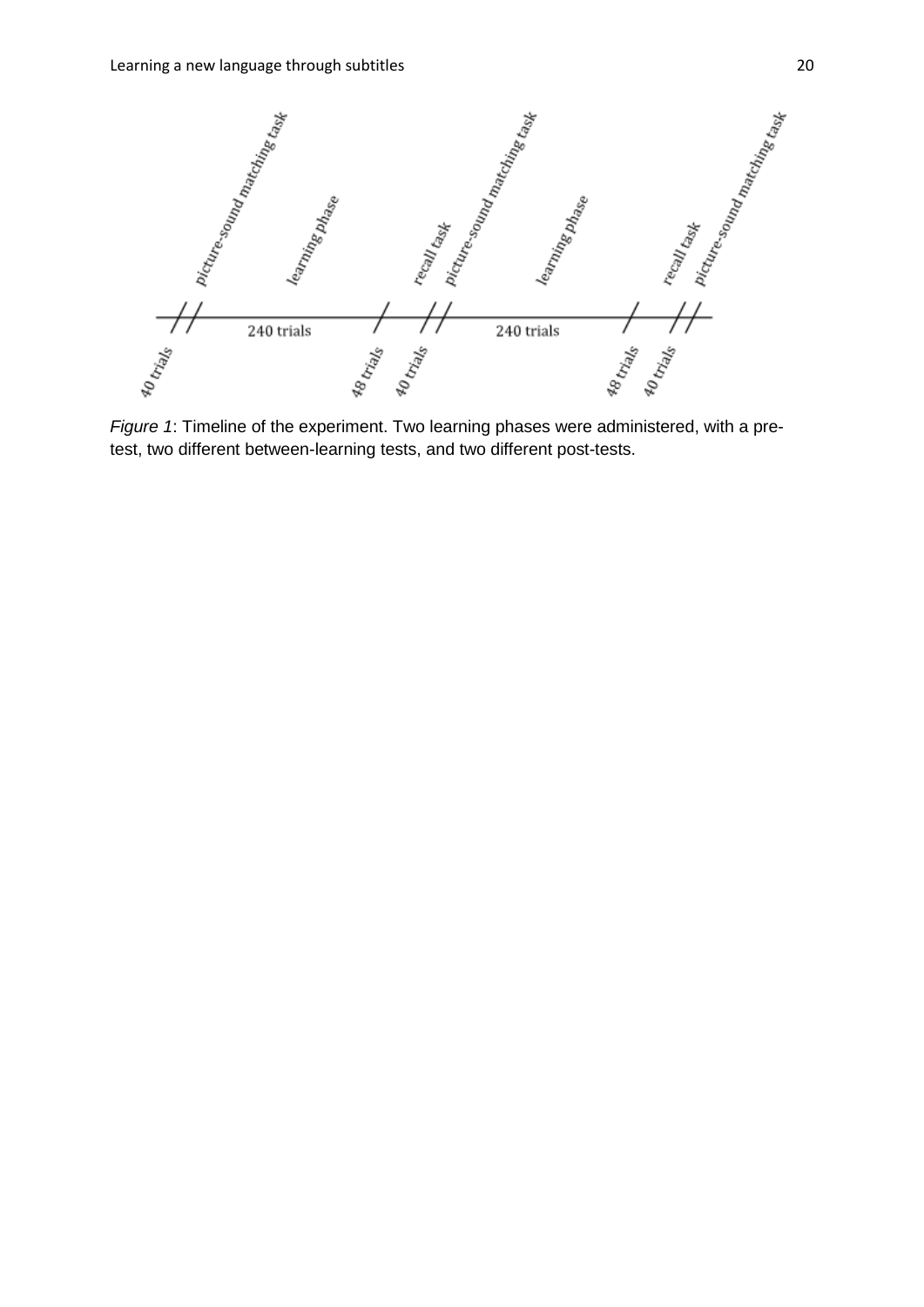

*Figure 2*: Average test scores on the recall task for both the Dutch and Indonesian subtitles group. Scores were determined by the number of correct answers given in the test, with a maximum score of 48.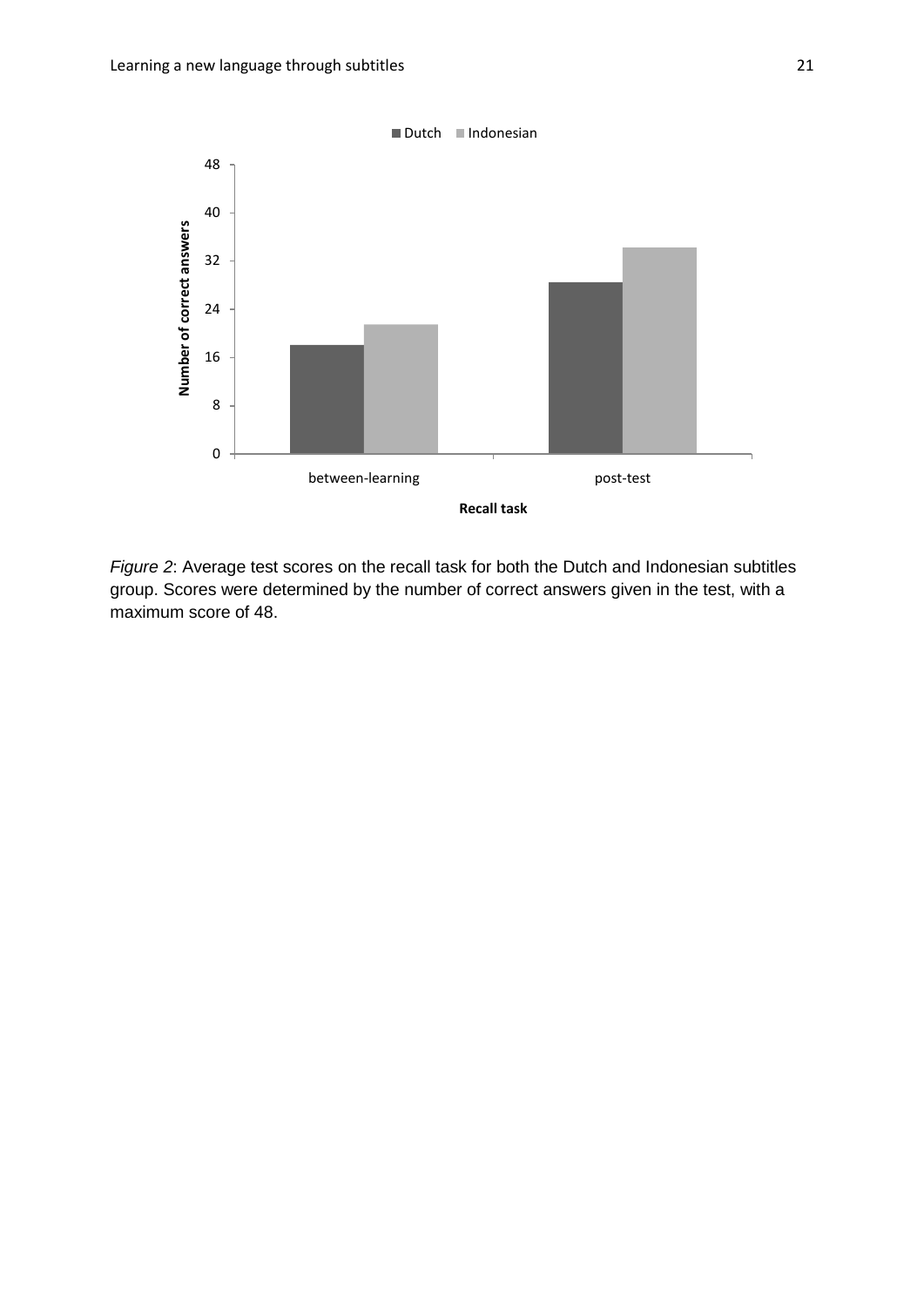

*Figure 3*: Test scores on the picture-sound matching task for both experimental groups. Expected average score on test 2.0 is 20, given the 50% guessing chance on 40 items.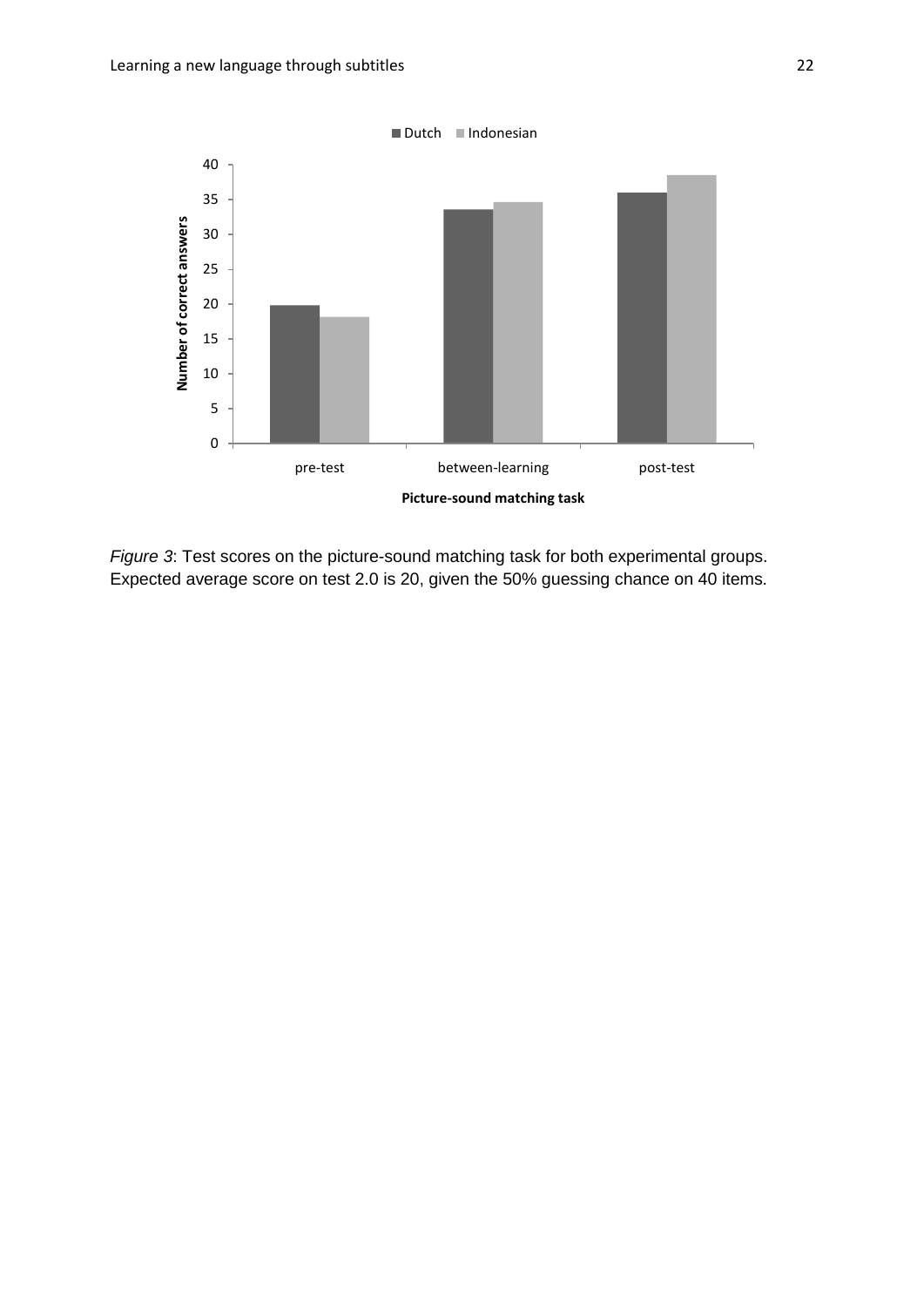

*Figure 4*: The mean number of correct answers for patients and agents in the betweenlearning and post-test phases of the recall task.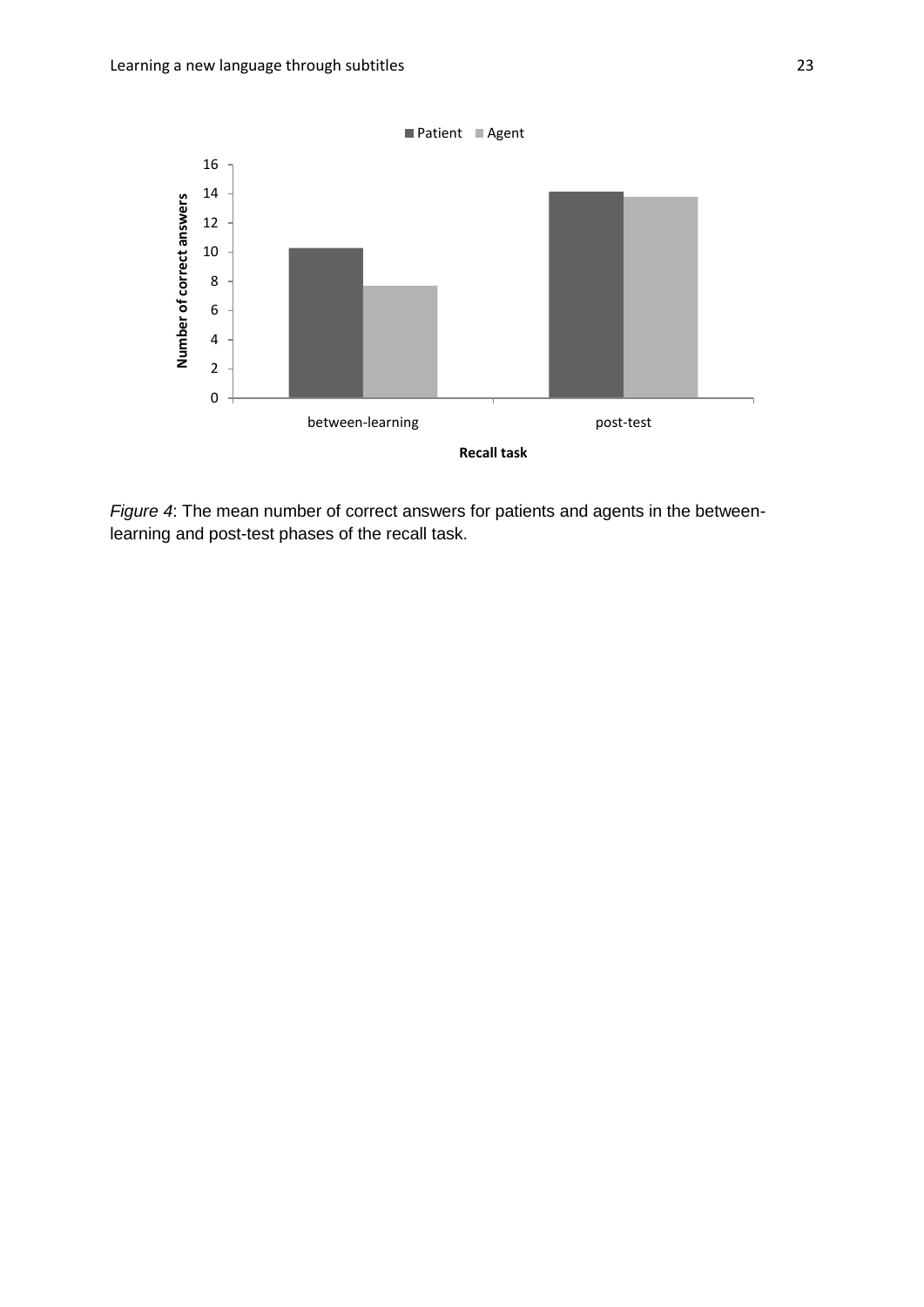

*Figure 5*: The mean number of correct answers for words that were presented more frequently (high frequency) and less frequently (low frequency) for both between-learning and post-test phases of the recall task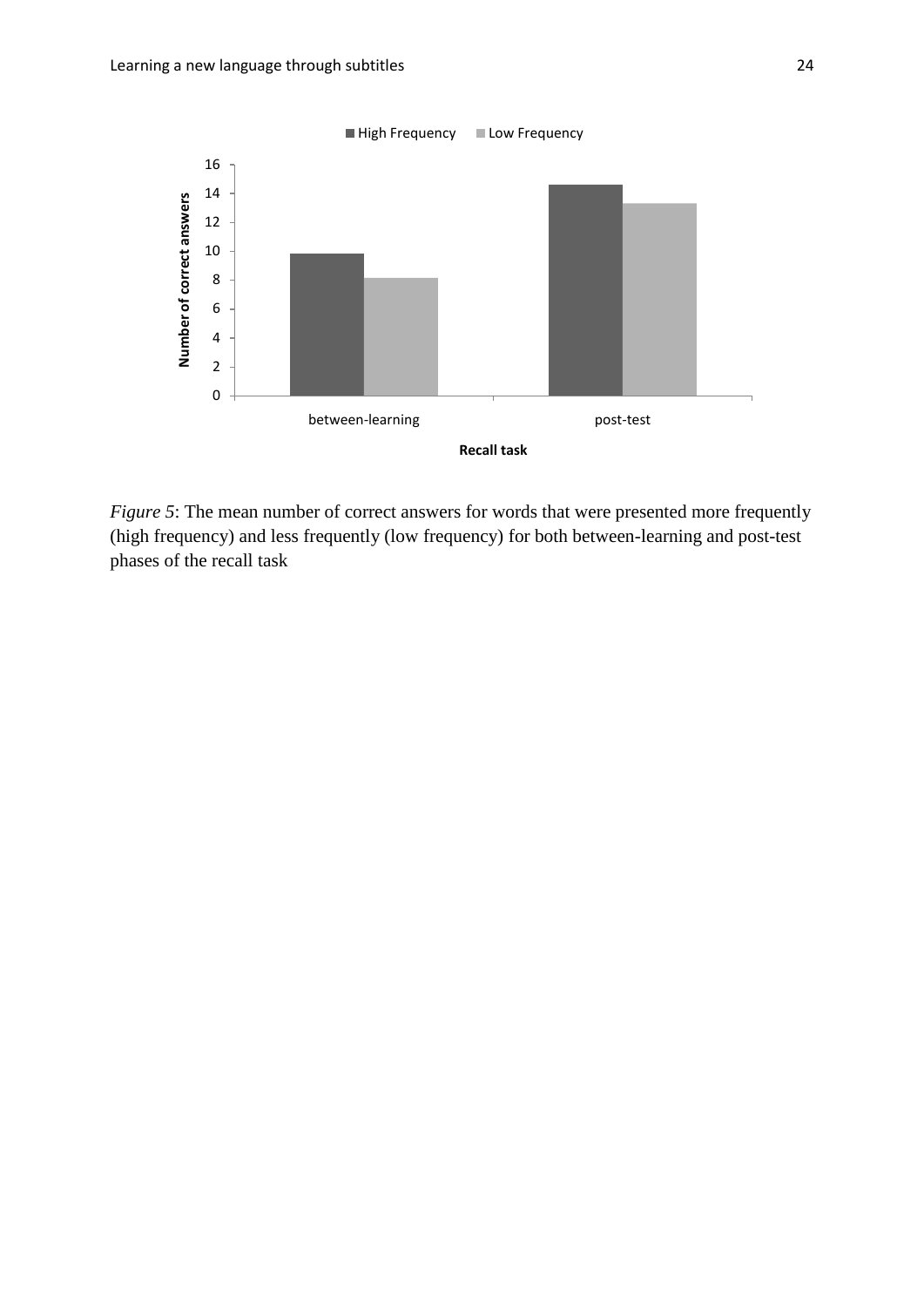# Appendix

# Single-word stimuli used in the experiment

Agents

| Frequency of<br>presentation | Indonesian   | Dutch        | English      |
|------------------------------|--------------|--------------|--------------|
| High                         | Naga         | <b>Draak</b> | Dragon       |
|                              | Malaikat     | Engel        | Angel        |
|                              | Pemburu      | Jager        | Hunter       |
|                              | Kucing       | Kat          | Cat          |
|                              | <b>Tikus</b> | <b>Muis</b>  | Mouse        |
|                              | Ksatria      | Ridder       | Knight       |
|                              | Kurcaci      | Kabouter     | Leprechaun   |
|                              | Monyet       | Aap          | Monkey       |
|                              | Tupai        | Eekhoorn     | Squirrel     |
|                              | Unta         | Kameel       | Camel        |
|                              |              |              |              |
| Low                          | <b>Badut</b> | Clown        | Clown        |
|                              | Jerapah      | Giraffe      | Giraffe      |
|                              | Rusa         | Hert         | Deer         |
|                              | Anjing       | Hond         | Dog          |
|                              | Penyu        | Schildpad    | Land turtle  |
|                              | Sapi         | Koe          | Cow          |
|                              | Gajah        | Olifant      | Elephant     |
|                              | Serdadu      | Soldaat      | Soldier      |
|                              | Harimau      | Tijger       | <b>Tiger</b> |
|                              | Landak       | Egel         | Hedgehog     |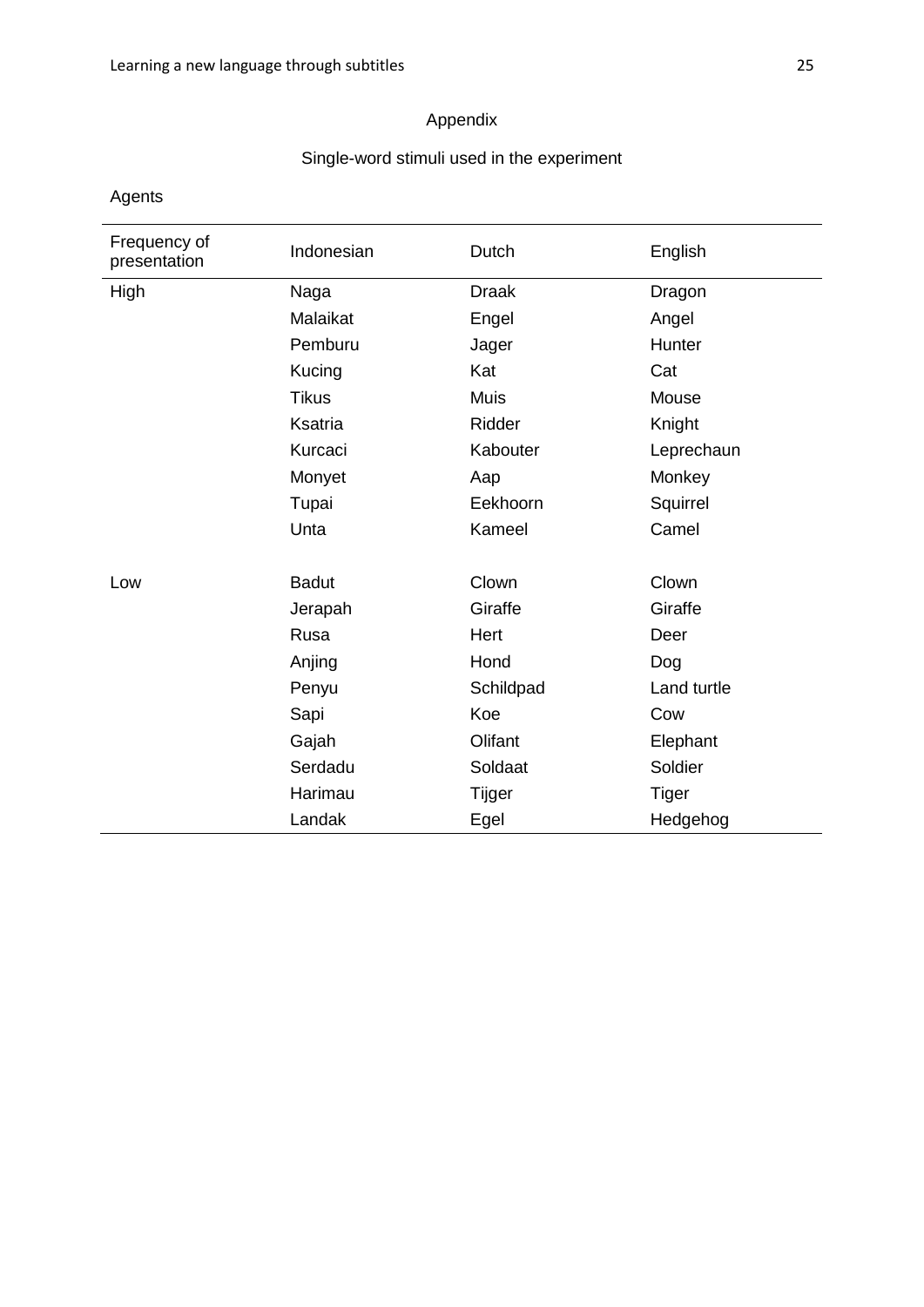# Patients

| Frequency of<br>presentation | Indonesian    | Dutch         | English     |
|------------------------------|---------------|---------------|-------------|
| High                         | <b>Bunga</b>  | <b>Bloem</b>  | Flower      |
|                              | Kue           | Cake          | Cake        |
|                              | Jamur         | Paddenstoel   | Mushroom    |
|                              | Sepatu        | Schoen        | Shoe        |
|                              | Bawang        | Ui            | Onion       |
|                              | Tabuhan       | Wesp          | Wasp        |
|                              | Dingklik      | <b>Kruk</b>   | Stool       |
|                              | Lemari        | Kast          | Closet      |
|                              | Lilin         | <b>Kaars</b>  | Candle      |
|                              | Kursi         | <b>Stoel</b>  | Chair       |
|                              |               |               |             |
| Low                          | Pohon         | <b>Boom</b>   | <b>Tree</b> |
|                              | Hadiah        | Cadeau        | Present     |
|                              | Topi          | Hoed          | Hat         |
|                              | Payung        | Paraplu       | Umbrella    |
|                              | Gayung        | Schep         | Shovel      |
|                              | Cerutu        | Sigaar        | Cigar       |
|                              | Garpu         | Vork          | Fork        |
|                              | <b>Burung</b> | Vogel         | <b>Bird</b> |
|                              | <b>Kodok</b>  | <b>Kikker</b> | Frog        |
|                              | Rumah         | <b>Huis</b>   | House       |